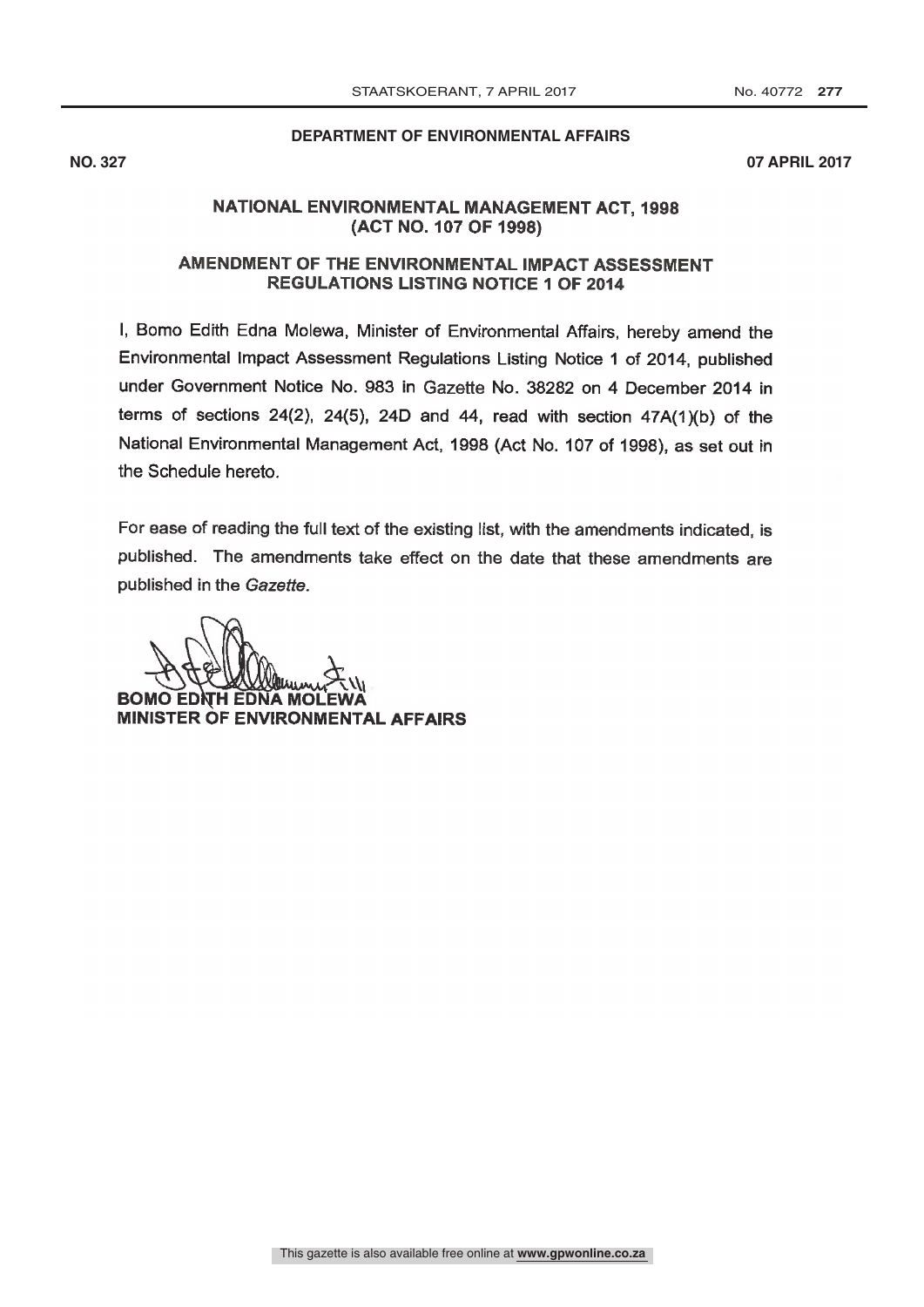## **SCHEDULE**

### **GENERAL EXPLANATORY NOTE:**

**[ ]** Words in bold type in square brackets indicate omissions from existing enactments.

**\_\_** Words underlined with a solid line indicate insertions existing enactments.

### **PURPOSE**

1. The purpose of this Notice is to identify activities that would require environmental authorisations prior to commencement of that activity and to identify competent authorities in terms of sections 24(2) and 24D of the Act.

#### **DEFINITIONS**

2. (1) In this Notice, any word or expression to which a meaning has been assigned in the Act shall have the meaning so assigned, and unless the context otherwise indicates—

**"agriculture"** for purposes of this notice means any cultivation or raising of crops, feeding, breeding, keeping or raising of livestock;

*"***agri-industrial***"* means an undertaking involving the beneficiation of agricultural produce;

**"associated structures, infrastructure and earthworks"** means any structures, infrastructure or earthworks, including borrow pits, that is necessary for the development and functioning of a facility or activity;

*"***canal***"* means an open structure, that is lined or reinforced, for the conveying of a liquid or that serves as an artificial watercourse;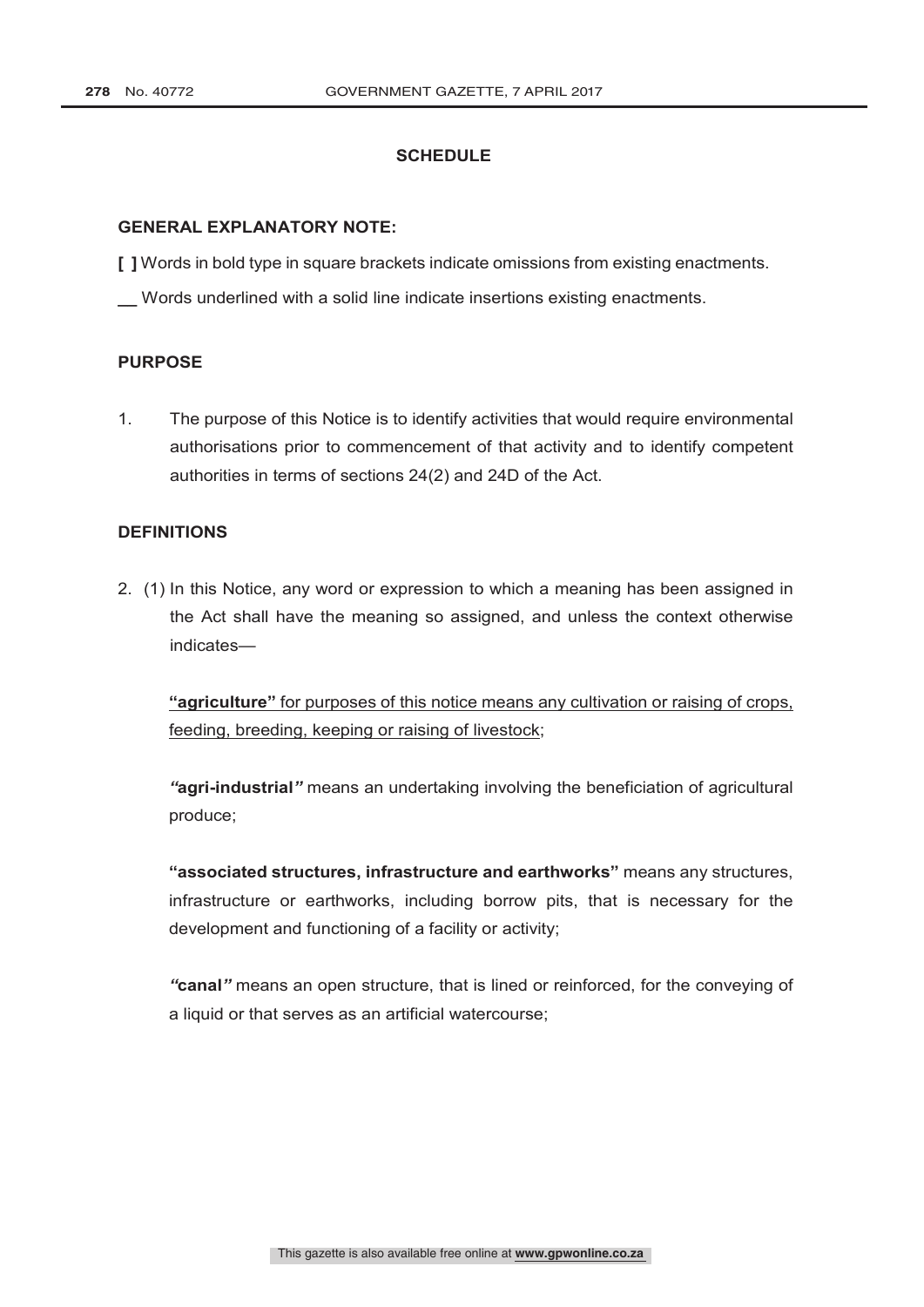*"***channel***"* means an excavated hollow bed for running water or an artificial underwater depression to make a water body navigable in a natural watercourse, river or the sea;

*"***concentration of animals***"* means the keeping of animals in a confined space or structure, including a feedlot, where they are fed in order to prepare them for slaughter or to produce products such as milk or eggs;

**"dam"** when used in these Regulations means any barrier dam and any other form of impoundment used for the storage of water, excluding reservoirs;

**"dangerous goods"** means goods containing any of the substances as contemplated in South African National Standard No. 10234, supplement 2008 1.00: designated "List of classification and labelling of chemicals in accordance with the Globally Harmonized Systems (GHS)" published by Standards South Africa, and where the presence of such goods, regardless of quantity, in a blend or mixture, causes such blend or mixture to have one or more of the characteristics listed in the Hazard Statements in section 4.2.3, namely physical hazards, health hazards or environmental hazards;

**"decommissioning"** means to take out of active service permanently or dismantle partly or wholly, or closure of a facility to the extent that it cannot be readily recommissioned;

*"***development***"* means the building, erection, construction or establishment of a facility, structure or infrastructure, including associated earthworks or borrow pits, that is necessary for the undertaking of a listed or specified activity, **[including any associated post development monitoring,]** but excludes any modification, alteration or expansion of such a facility, structure or infrastructure, including associated earthworks or borrow pits, and excluding the redevelopment of the same facility in the same location, with the same capacity and footprint;

**"development footprint"** means any evidence of physical alteration as a result of the undertaking of any activity;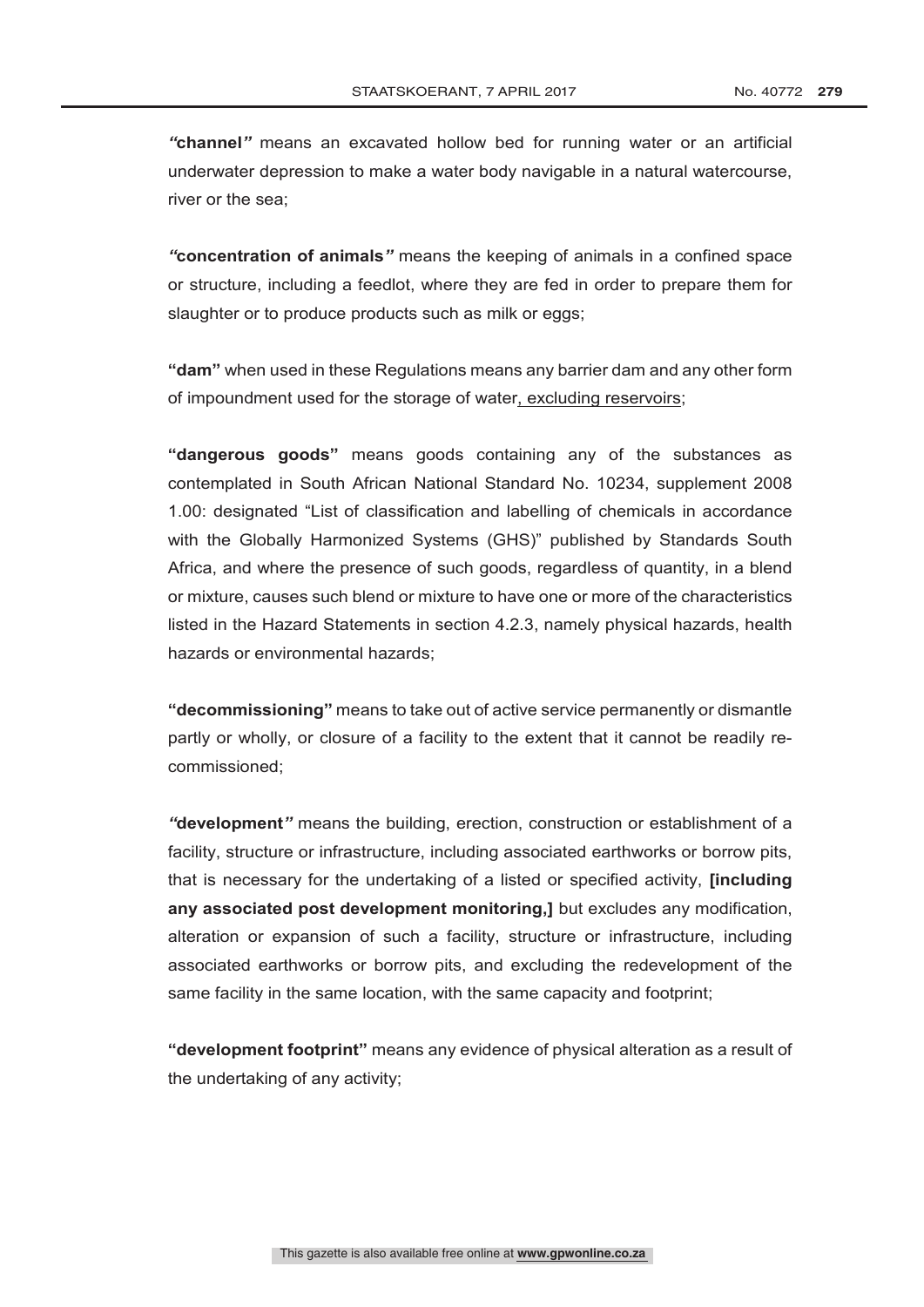**"development setback"** means a setback line defined or adopted by the competent authority;

*"***expansion***"* means the modification, extension, alteration or upgrading of a facility, structure or infrastructure at which an activity takes place in such a manner that the capacity of the facility or the footprint of the activity is increased;

**"indigenous vegetation"** refers to vegetation consisting of indigenous plant species occurring naturally in an area, regardless of the level of alien infestation and where the topsoil has not been lawfully disturbed during the preceding ten years;

**"industrial complex"** means an area used or zoned for industrial purposes, including bulk storage, manufacturing, processing or packaging purposes;

**"large stock unit"** means domesticated units including but not limited to cattle and horses, as well as game, including but not limited to antelope and buck with an average adult male live weight of 100 kilograms or more;

**"linear activit[ies]y"** means an activity that is arranged in or extending along one or more properties and which affects the environment or any aspect of the environment along the course of the activity, and includes railways, roads, canals, channels, funiculars, pipelines, conveyor belts, cableways, power lines, fences, runways, aircraft landing strips, firebreaks and telecommunication lines;

**"maintenance"** means actions performed to keep a structure or system functioning or in service on the same location, capacity and footprint;

**"maintenance management plan"** means a management plan for maintenance purposes defined or adopted by the competent authority;

**"marina"** means a constructed waterway that is normally associated with residential or commercial use and that could include mooring facilities;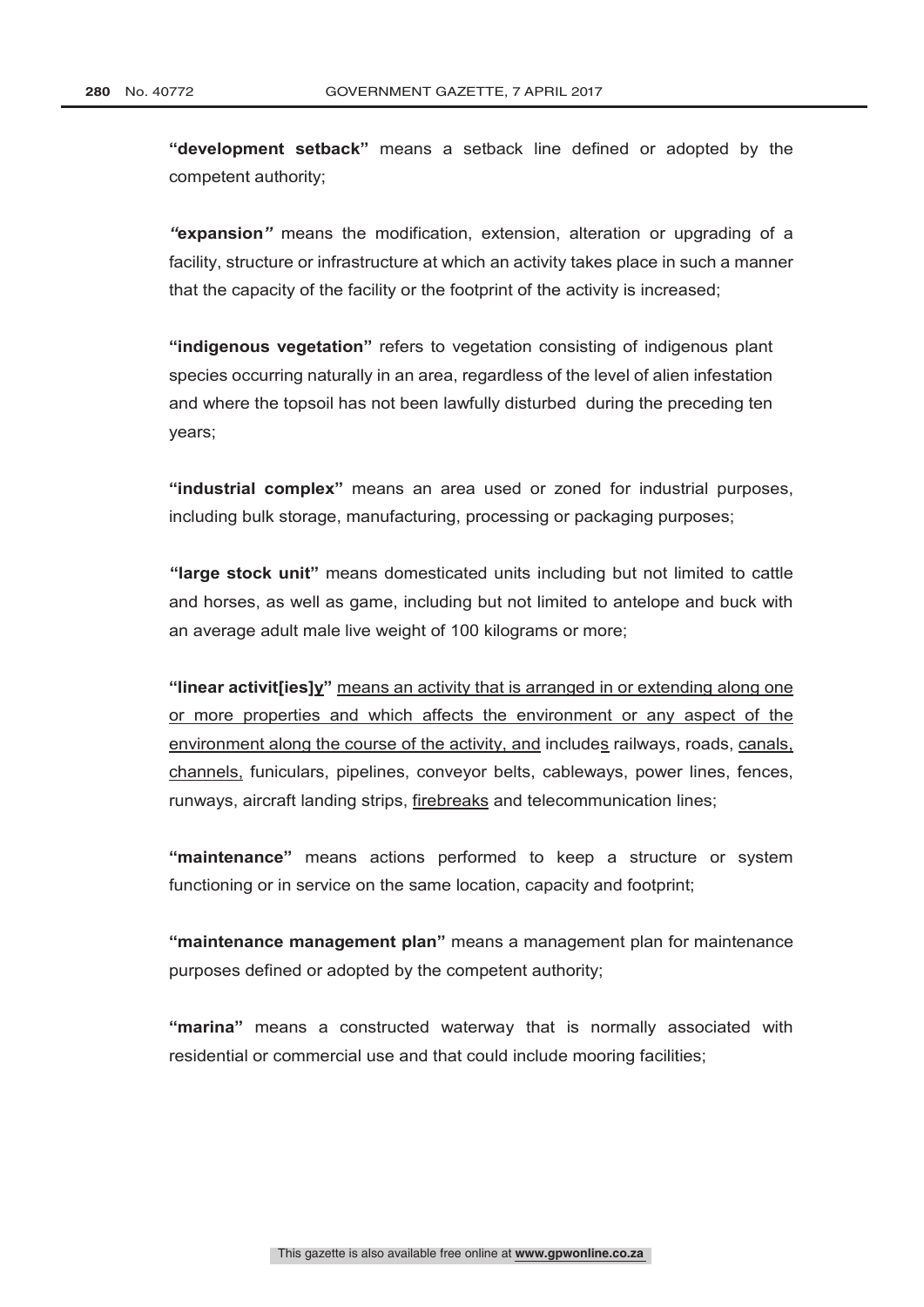**"phased activities"** means an activity that is developed in phases over time on the same or adjacent properties to create a single or linked entity, but excludes any activity for which an environmental authorisation has been obtained in terms of the Act or the Environment Conservation Act, 1989 (Act No. 73 of 1989);

"**previous NEMA notices***"* as contemplated in these transitional arrangements means the previous notices published in terms of section 24(2) of NEMA (Government Notices R. 386 and R. 387 in the Government *Gazette* of 21 April 2006, as amended, or Government Notice No. R. 544, 545 and 546 in the Government *Gazette* of 18 June 2010, as amended, or Government Notice No. R 983, 984 and 985 in the Government *Gazette* of 4 December 2014);

**"small stock unit"** means domesticated units, including sheep, goats and pigs, as well as game, including but not limited to antelope and buck with an average adult male live weight of less than 100 kilograms;

*"***the Act***"* means the National Environmental Management Act,1998 (Act No. 107 of 1998), as amended;

*"***throughput capacity***"* means the design capacity or maximum capable capacity of a facility, structures or infrastructure, whichever is the greater;

**"unit"** in relation to a quantity standard for determining throughput of facilities or infrastructure for the slaughter of animals, has the meaning assigned to it in Regulations promulgated in terms of the Meat Safety Act, 2000 (Act No. **[of]** 40 of 2000);

**"urban areas"** means areas situated within the urban edge (as defined or adopted by the competent authority), or in instances where no urban edge or boundary has been defined or adopted, it refers to areas situated within the edge of built-up areas;

**"watercourse"** means –

(a) a river or spring;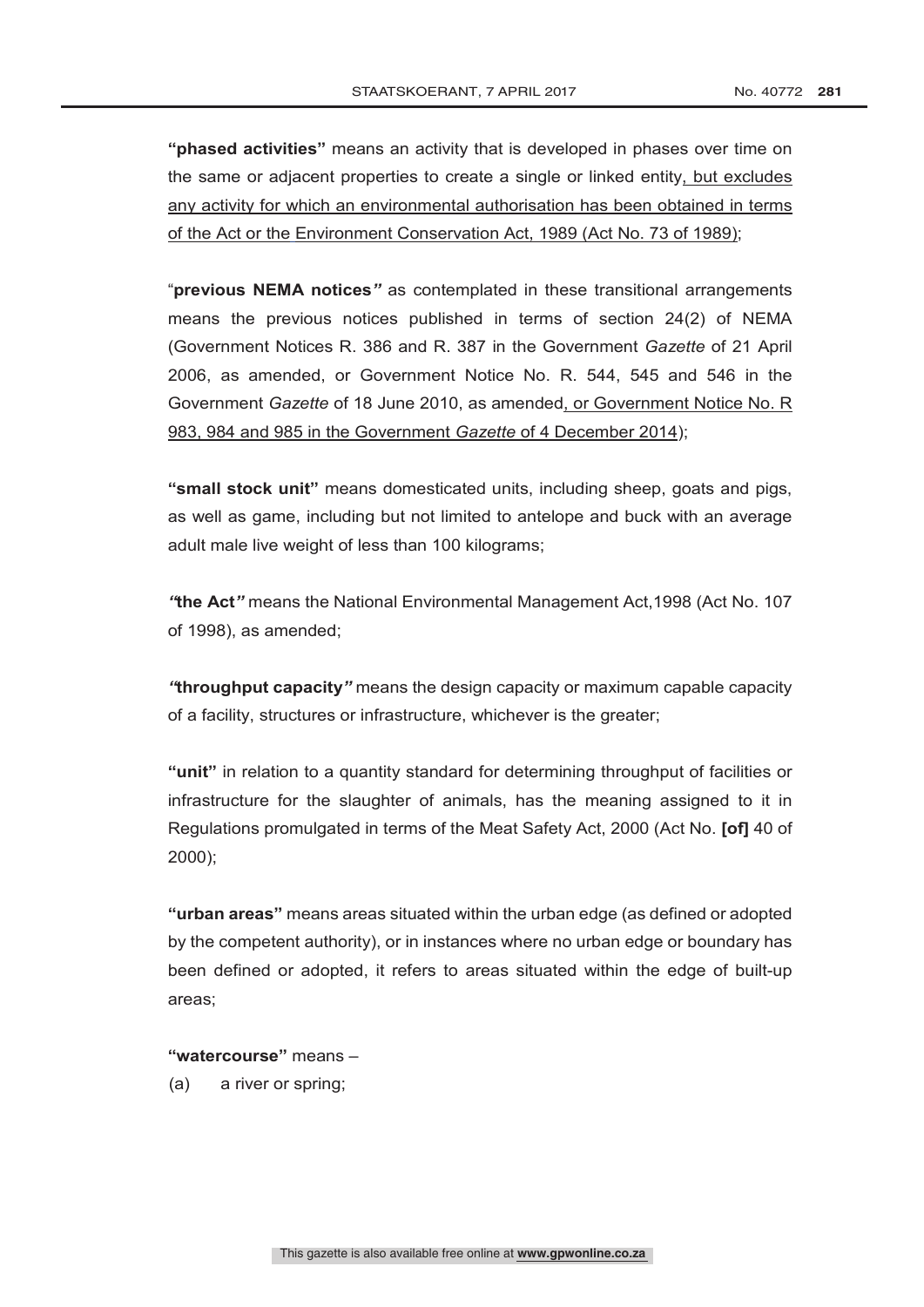- (b) a natural channel in which water flows regularly or intermittently;
- (c) a wetland, pan, lake or dam into which, or from which, water flows; and any collection of water which the Minister may, by notice in the *Gazette*, declare to be a watercourse as defined in the National Water Act, 1998 (Act No. 36 of 1998); and

a reference to a watercourse includes, where relevant, its bed and banks; and

**"wetland"** means land which is transitional between terrestrial and aquatic systems where the water table is usually at or near the surface, or the land is periodically covered with shallow water, and which land in normal circumstances supports or would support vegetation typically adapted to life in saturated soil.

- (2) The following words relevant to coastal activities will have the meaning **[so]** assigned to it in the National Environmental Management: Integrated Coastal Management Act, 2008 (Act No. 24 of 2008):
	- a) "coastal public property";
	- b) "estuary";
	- c) "high-water mark";
	- d) "littoral active zone";
	- e) "sea"; and
	- f) "seashore".
- (3) The following words will have the meaning assigned to them in terms of section 1 of the Mineral and Petroleum Resources Development Act, 2002 (Act No. 28 of 2002):
	- a) "exploration right";
	- b) "mine";
	- c) "mineral";
	- d) "mining permit";
	- e) "mining right";
	- f) "petroleum";
	- g) "production right"; and
	- h) "prospecting right".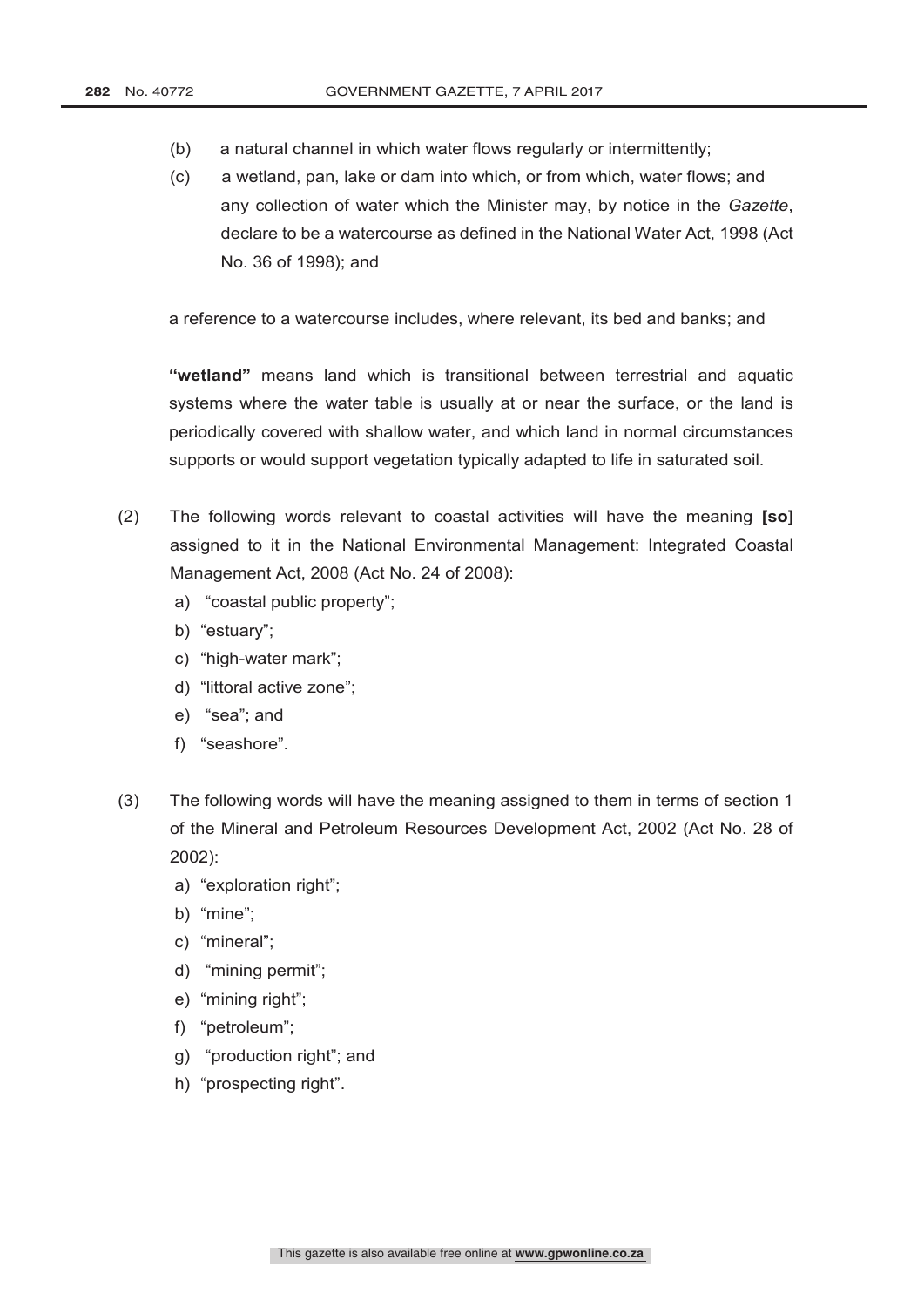## **IDENTIFIED ACTIVITIES AND COMPETENT AUTHORITIES**

- 3. (1) The activities listed in Appendix 1 are identified in terms of section 24(2) (a) of the Act as activities that may not commence without an environmental authorisation from the competent authority.
	- (2) The investigation, assessment and communication of potential impact of activities must follow the procedure as prescribed in regulations 19 and 20 of the Environmental Impact Assessment Regulations**[, 2014]** published in terms of section 24(5) of the Act.
- **[(3) Where Listing Notice 4 applies, an application for environmental authorisation must be submitted for an activity contemplated in that Notice and not for an activity contemplated in this Notice.]**

## **REPEAL OF NOTICE 544 OF 18 June 2010**

4. Notice No. 544 published in *Gazette* 33306 on 18 June 2010 is hereby repealed.

## **SHORT TITLE**

5. This Listing Notice is called the Environmental Impact Assessment Regulations Listing Notice 1 of 2014, and takes effect on 8 December 2014.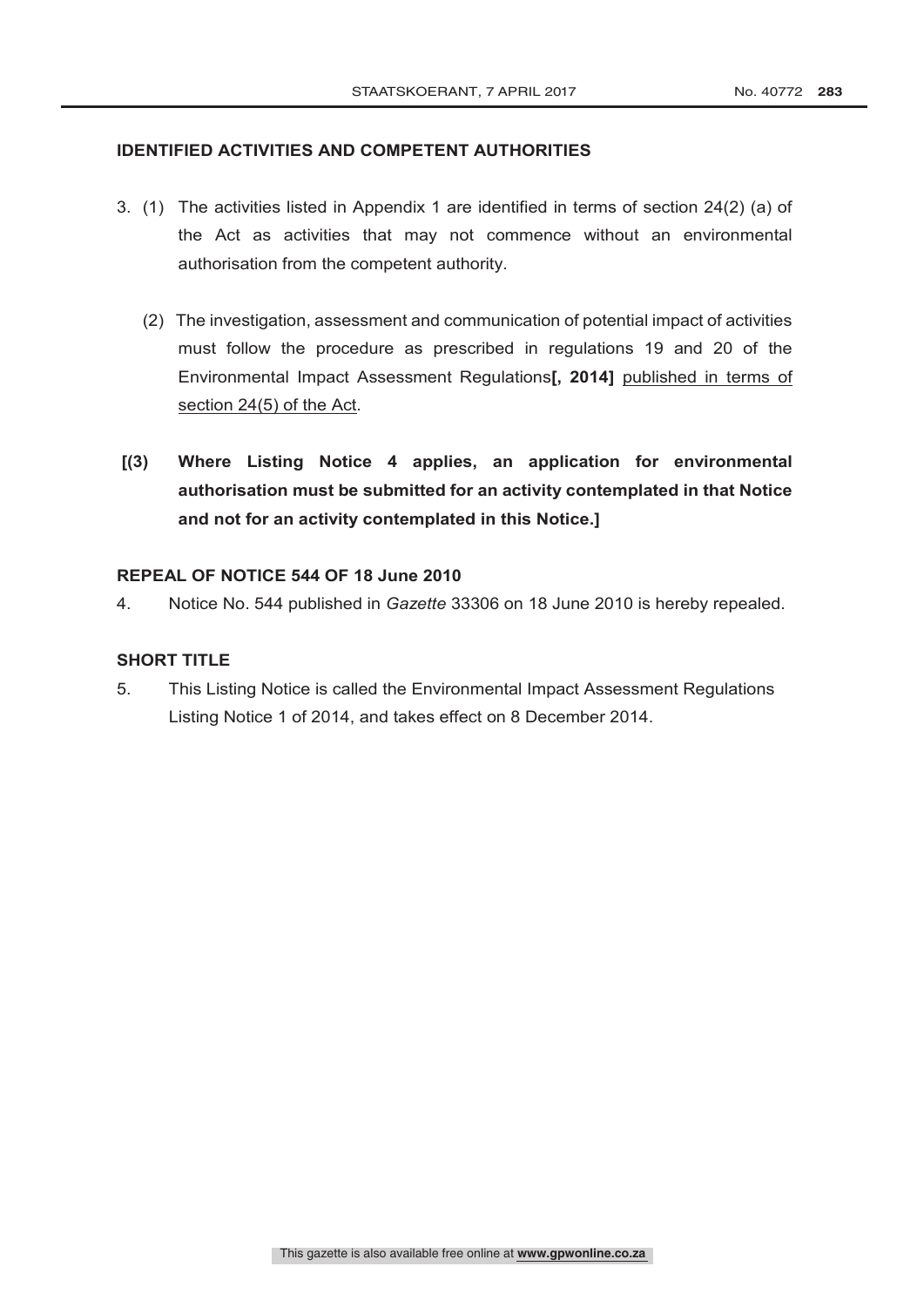## **APPENDIX 1**

## **Identification of competent authority:**

The competent authority in respect of the activities listed in this part of the Notice is the competent authority in the province in which the activity is to be undertaken, unless—

- (a) it is an application for an activity contemplated in section  $24C(2)$  of the Act, in which case the competent authority is the Minister or an organ of state with delegated powers in terms of section 42(1) of the Act; or
- (b) the listed or specified activity is or is directly related to  $$ 
	- i. prospecting or exploration of a mineral or petroleum resource; or
	- ii. extraction and primary processing of a mineral or petroleum resource; in which case the competent authority is the Minister responsible for mineral resources.

The exception mentioned in (b) above does not apply to the following activities contained in this Notice: 4; 5; 6; 7; 8; 23; 29; 30; 38; 39; 40; 41; 42; 43; 44; and 61.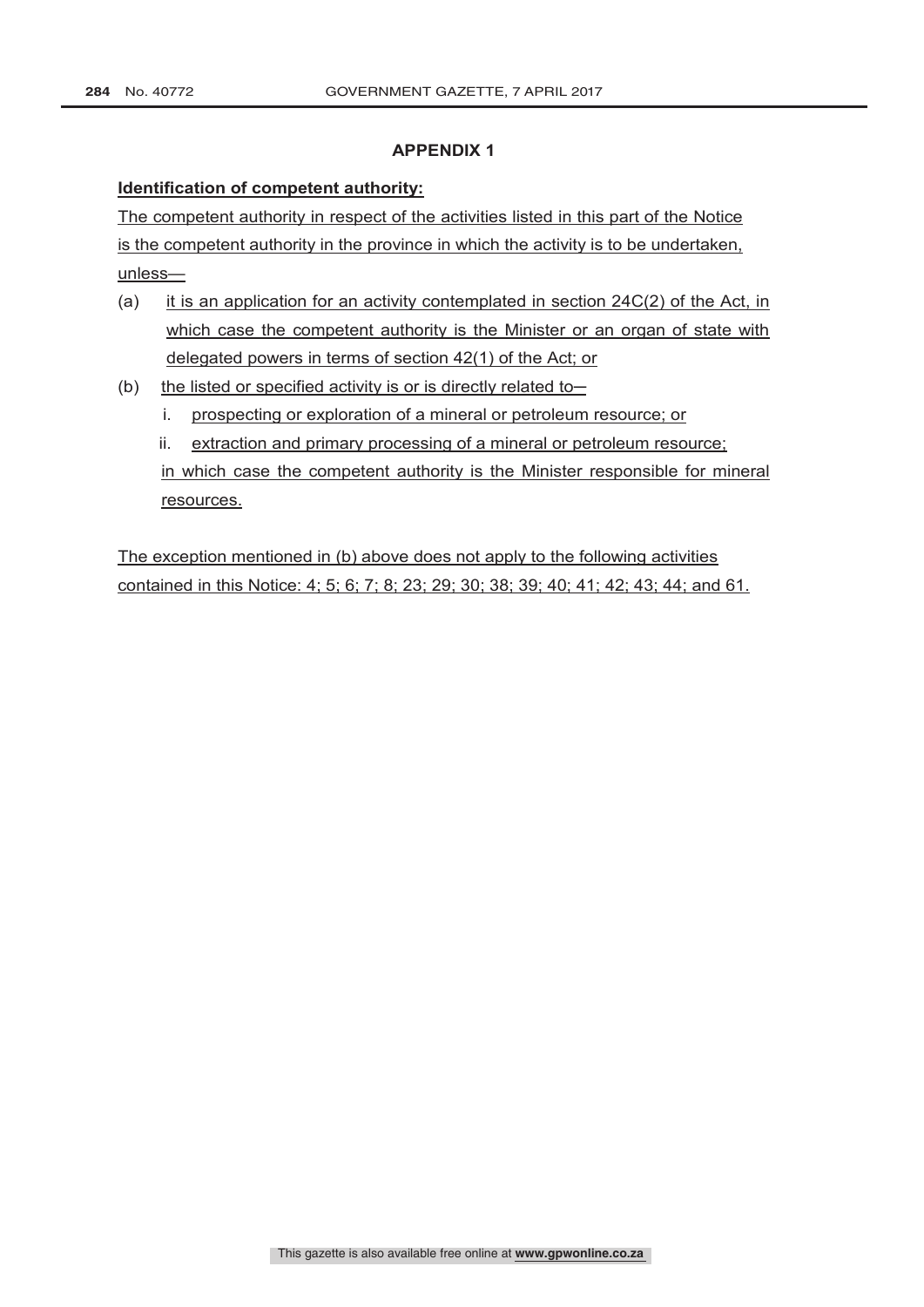| Activity                |                                                                                                                   | [Identification of competent               |
|-------------------------|-------------------------------------------------------------------------------------------------------------------|--------------------------------------------|
| number                  | <b>Activity description</b>                                                                                       | authority]                                 |
|                         | or infrastructure for the generation of electricity from a<br>The development of facilities                       | 르.<br>authority<br>competent<br><b>The</b> |
|                         | renewable resource where-                                                                                         | respect of the activities listed in        |
|                         | the electricity output is more than 10 megawatts but less than 20 megawatts;<br>⊜                                 | the<br>this part of the Notice is          |
|                         | ð                                                                                                                 | the<br><u>⊇.</u><br>authority<br>competent |
|                         | the output is 10 megawatts or less but the total extent of the facility covers an<br>⊜                            | province in which the activity is to       |
|                         | area in excess of 1 hectare;                                                                                      | be undertaken, unless-                     |
|                         |                                                                                                                   | an<br>(a) It is an application for         |
|                         | excluding where such development of facilities or infrastructure is for photovoltaic<br>installations and occurs- | activity contemplated in section           |
|                         |                                                                                                                   | 24C(2) of the Act, in which case           |
|                         | within an urban area; or<br>$\widehat{\mathbb{G}}$                                                                | the competent authority is the             |
|                         | on existing infrastructure.<br>ව                                                                                  | Minister or an organ of state              |
|                         |                                                                                                                   | with delegated powers in terms             |
|                         | operation of facilities or infrastructure for the generation<br>The development and related                       |                                            |
|                         | of electricity from a non-renewable resource where-                                                               | of section 42(1) of the Act;               |
| $\overline{\mathbf{v}}$ | the electricity output is more than 10 megawatts but less than 20 megawatts;<br>$\widehat{\equiv}$                | (b) The listed or specified activity is    |
|                         | ŏ                                                                                                                 | or is directly related to-                 |
|                         | the output is 10 megawatts or less but the total extent of the facility covers an<br>$\widehat{=}$                |                                            |
|                         | area in excess of 1 hectare.                                                                                      |                                            |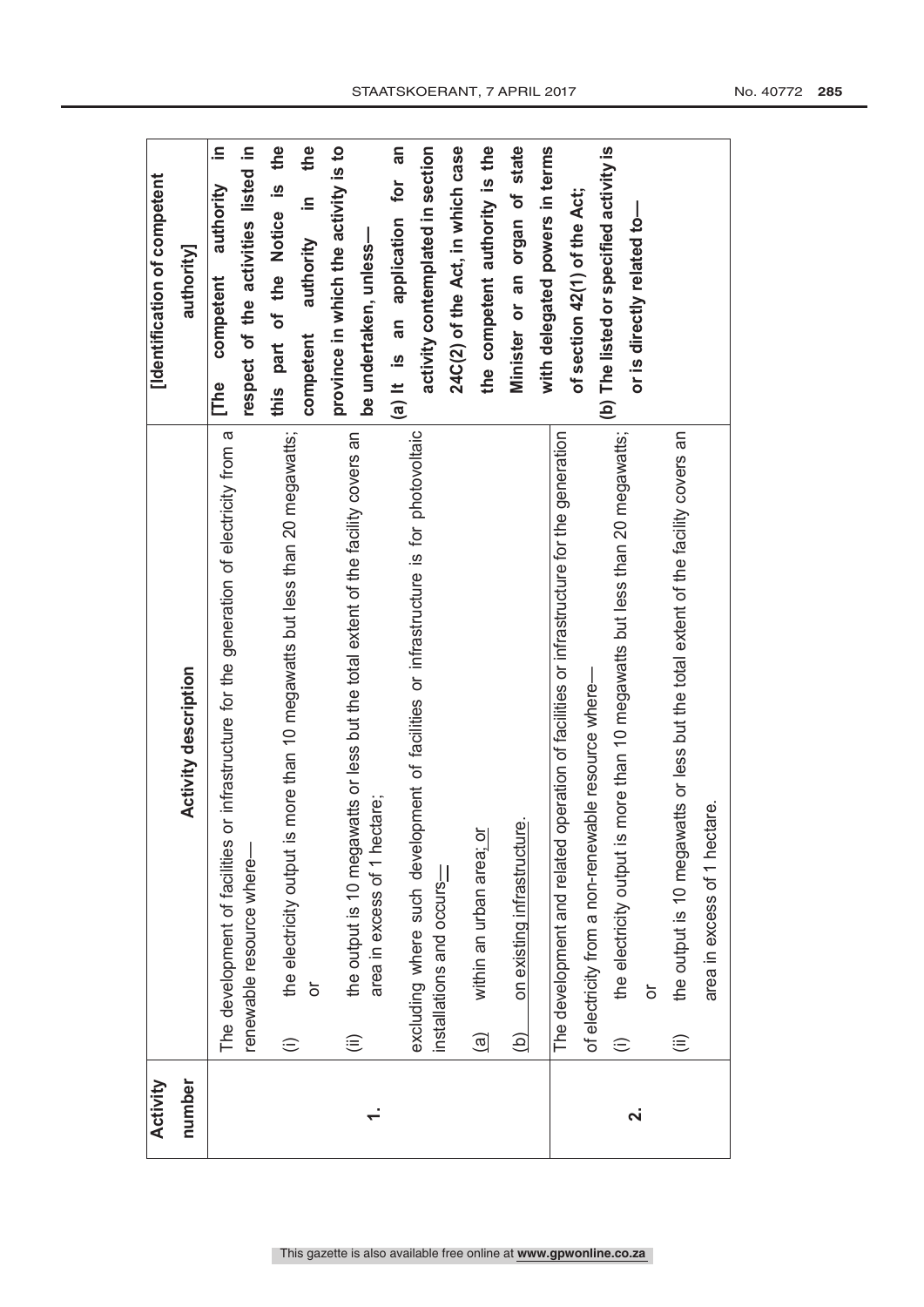|     | operation of facilities or infrastructure for the slaughter<br>The development and related          | $\overline{\sigma}$<br>prospecting<br>$\widehat{=}$ |
|-----|-----------------------------------------------------------------------------------------------------|-----------------------------------------------------|
|     | of animals with a [product throughput of]-                                                          | exploration of a mineral                            |
|     | product throughput of poultry exceeding 50 poultry per day;<br>$\oplus$                             | or petroleum resource; or                           |
| က်  | product throughput of reptiles, game and red meat exceeding 6 units per day;<br>⊜                   | primary<br>and<br>extraction<br>(iii)               |
|     | ŏ                                                                                                   | a mineral<br>processing of                          |
|     | wet weight product throughput of fish, crustaceans or amphibians [with a wet<br>(iii)               | or petroleum resource;                              |
|     | weight product throughput of] exceeding 20 000 kg per annum.                                        | in which case the competent                         |
|     | development and related operation of facilities or infrastructure for the<br>The                    | <b>Minister</b><br>the<br><u>ഗ</u><br>authority     |
|     | the purpose of commercial production] in densities<br>concentration of animals [for                 | mineral<br>for<br>responsible                       |
|     | that exceed-                                                                                        | resources.                                          |
|     | 20 square metres per large stock unit and more than 500 units per facility;<br>⊜                    | The exception mentioned in (b)                      |
|     | 8 square meters per small stock unit and;<br>$\widehat{=}$                                          | above does not apply to the                         |
| 4   | more than 1 000 units per facility excluding pigs where (b) applies; or<br>.<br>დ                   | activities contained in<br>following                |
|     | per facility excluding piglets that are not yet weaned;<br>more than 250 pigs<br>.<br>ف             | this Notice:                                        |
|     | crocodile [at any level of production, excluding<br>square metres per<br>30<br>這                    | 4,                                                  |
|     | crocodiles younger than 6 months] and more than 20 crocodiles per facility;                         | <u>່ທົ່</u>                                         |
|     | 3 square metres per rabbit and more than 500 rabbits per facility; or<br>$\left(\frac{1}{2}\right)$ |                                                     |
|     | 250 square metres per ostrich or emu and more than 50 ostriches or emus per<br>$\widehat{\geq}$     | ŀ.                                                  |
|     | facility.                                                                                           | $\dot{\infty}$                                      |
| ယုံ | the<br>or infrastructure for<br>operation of facilities<br>related<br>and<br>development<br>The     | 23;                                                 |
|     | concentration of-                                                                                   | 29;                                                 |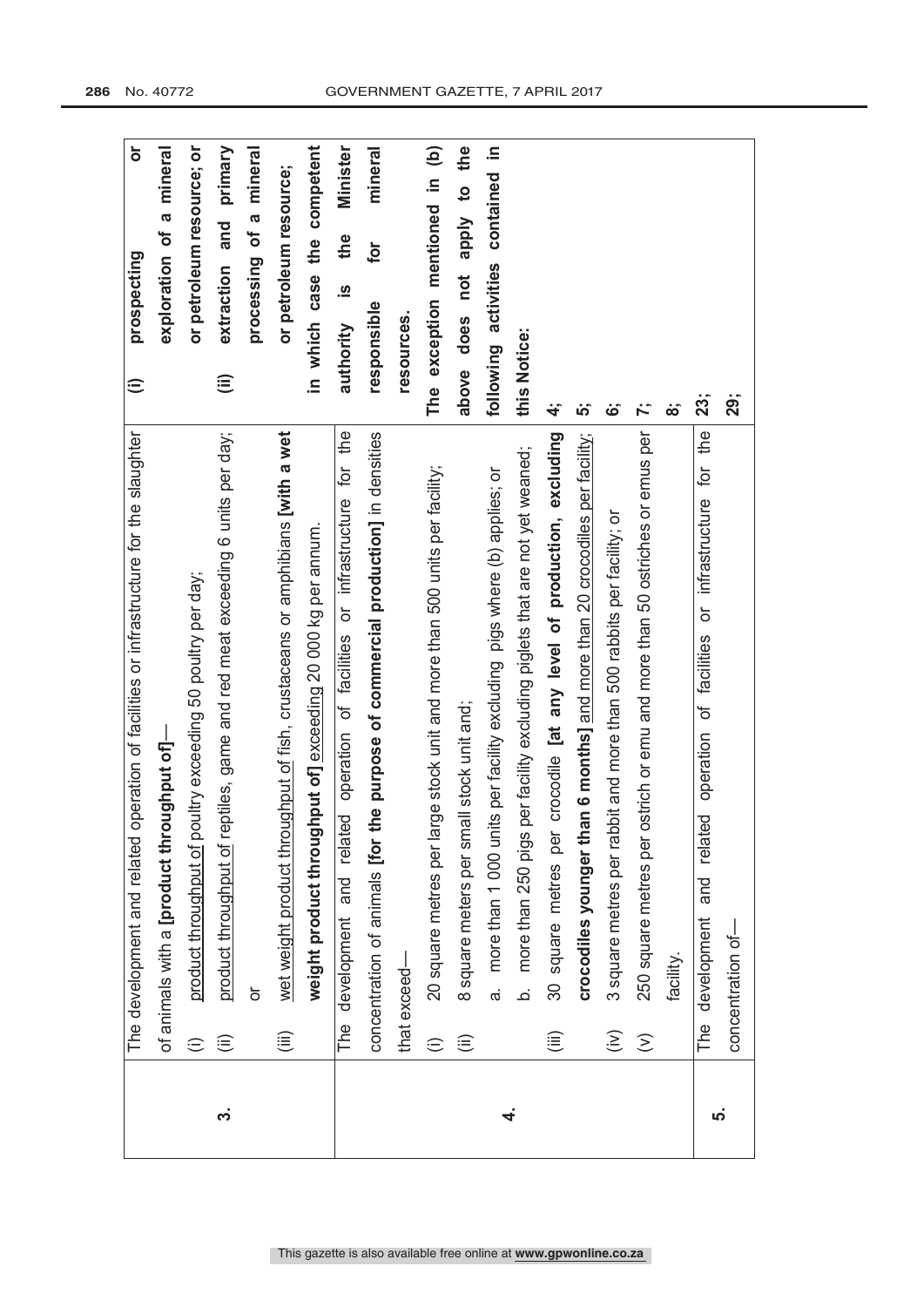|                    | $\oplus$         | more than 1 000 poultry per facility situated within an urban area, excluding              | 30;        |
|--------------------|------------------|--------------------------------------------------------------------------------------------|------------|
|                    |                  | chicks younger than 20 days;                                                               | 38;        |
|                    | $\widehat{=}$    | more than 5 000 poultry per facility situated outside an urban area, excluding             | 39;        |
|                    |                  | days;<br>chicks younger than 20                                                            | 40;        |
|                    | (iii)            | more than 5 000 chicks younger than 20 days per facility situated within an                | 41;        |
|                    |                  | urban area; or                                                                             | 42;        |
|                    | $\widehat{\geq}$ | more than 25 000 chicks younger than 20 days per facility situated outside an              | 43;        |
|                    |                  | urban area.                                                                                | $\ddot{4}$ |
|                    |                  | The development and related operation of facilities, infrastructure or structures for      | 61; and    |
|                    |                  | aquaculture of-                                                                            | 62.]       |
|                    | $\widehat{=}$    | finfish, crustaceans, reptiles or amphibians, where such facility, infrastructure          |            |
|                    |                  | or structures will have a production output exceeding 20 000 kg per annum (wet             |            |
|                    |                  | weight);                                                                                   |            |
| $\dot{\mathbf{c}}$ | $\widehat{=}$    | molluscs and echinoderms, where such facility, infrastructure or structures will           |            |
|                    |                  | have a production output exceeding 30 000 kg per annum (wet weight); or                    |            |
|                    | (iii)            | $\sigma$<br>such facility, infrastructure or structures will have<br>aquatic plants, where |            |
|                    |                  | production output exceeding 60 000 kg per annum (wet weight);                              |            |
|                    |                  |                                                                                            |            |
|                    |                  | excluding where the development of such facilities, infrastructure or structures is for    |            |
|                    |                  | culture in which case activity 7 in this Notice applies.<br>purposes of sea-based cage     |            |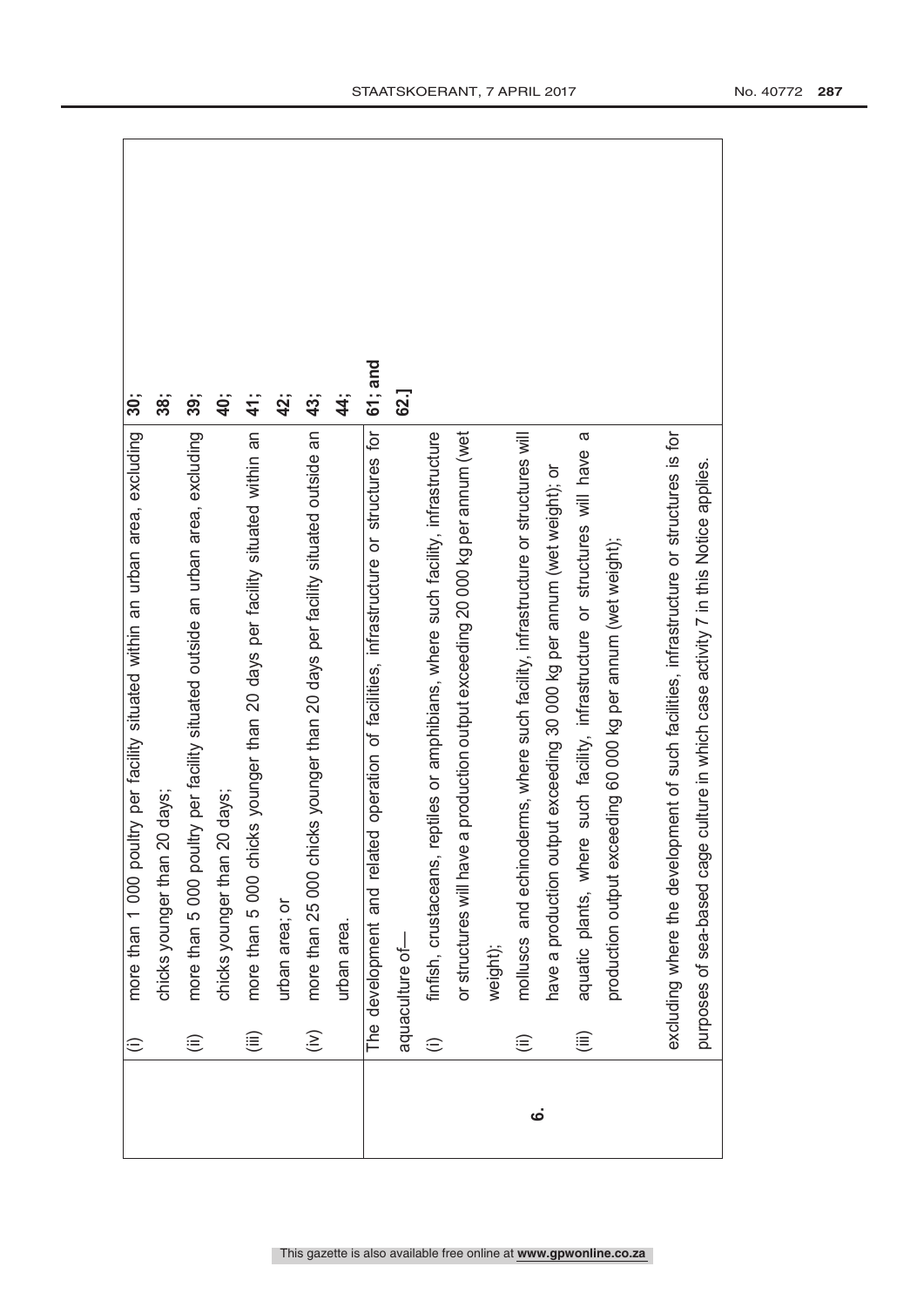|          | The development and related operation of facilities, infrastructure or structures for            |
|----------|--------------------------------------------------------------------------------------------------|
| Ϋ́.      | aquaculture of sea-based cage culture of finfish, crustaceans, reptiles, amphibians,             |
|          | aquatic plants, where the facility, infrastructure or<br>molluscs, echinoderms and               |
|          | structures will have a production output exceeding 50 000 kg per annum (wet weight).             |
|          | The development and related operation of hatcheries or agri-industrial facilities outside        |
| ထံ       | industrial complexes where the development footprint covers an area of 2 000 square              |
|          | metres or more.                                                                                  |
|          | The development of infrastructure exceeding 1 000 metres in length for the bulk                  |
|          | transportation of water or storm water-                                                          |
|          | with an internal diameter of 0,36 metres or more; or<br>⊜                                        |
|          | with a peak throughput of 120 litres per second or more;<br>⊜                                    |
| တ        |                                                                                                  |
|          | excluding where-                                                                                 |
|          | such infrastructure is for bulk transportation of water or storm water or storm<br>$\widehat{a}$ |
|          | water drainage inside a road reserve or railway line reserve; or                                 |
|          | where such development will occur within an urban area.<br>$\widehat{e}$                         |
|          | operation of infrastructure exceeding 1 000 metres in<br>The development and related             |
|          | length for the bulk transportation of sewage, effluent, process water, waste water,              |
| <u>ģ</u> | return water, industrial discharge or slimes -                                                   |
|          | (i) with an internal diameter of 0,36 metres or more; or                                         |
|          | 120 litres per second or more;<br>with a peak throughput of<br>$\widehat{\equiv}$                |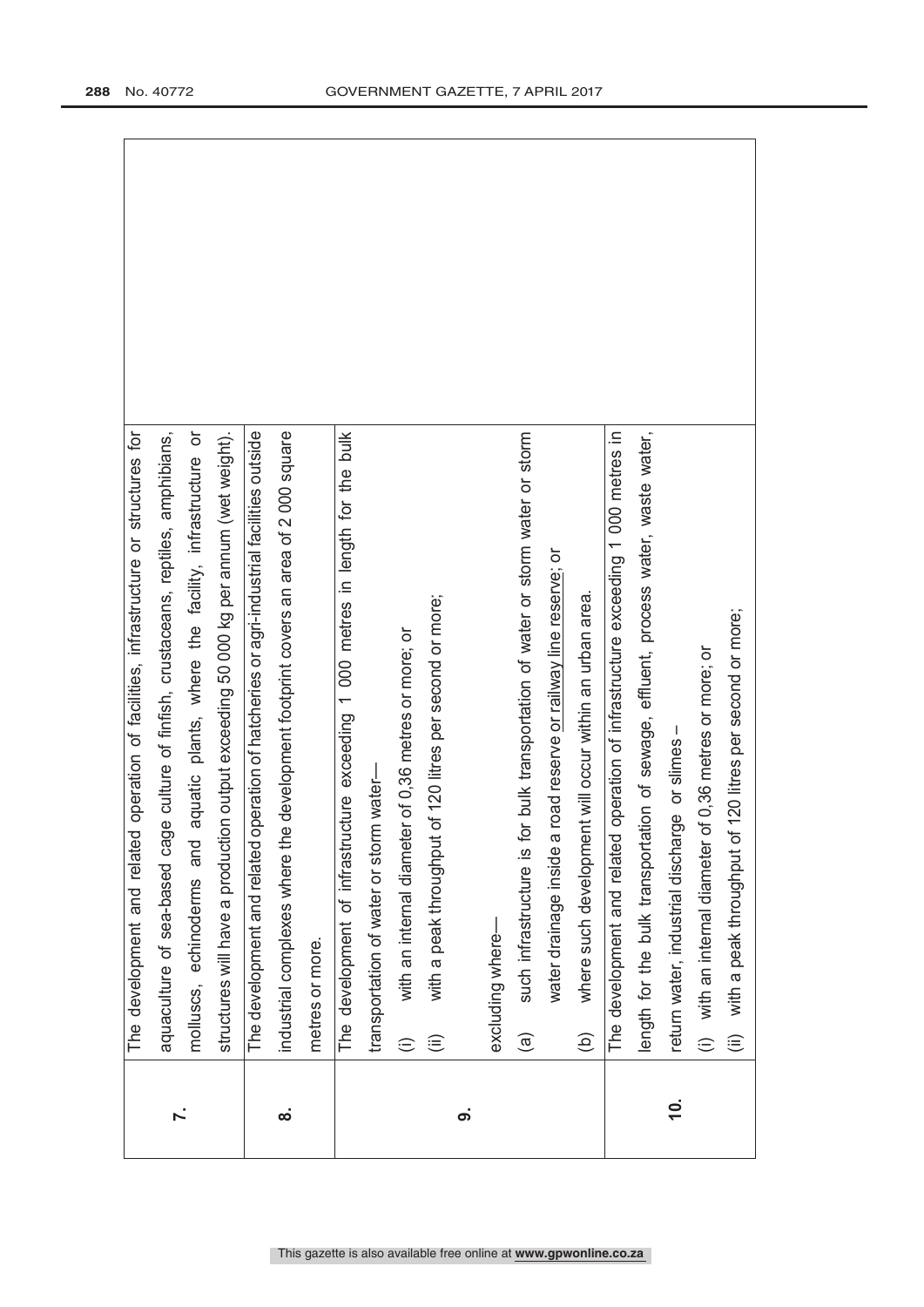|           |                        | excluding where-                                                                         |
|-----------|------------------------|------------------------------------------------------------------------------------------|
|           | $\widehat{\mathbf{e}}$ | such infrastructure is for the bulk transportation of sewage, effluent, process          |
|           |                        | water, waste water, return water, industrial discharge or slimes inside a road           |
|           |                        | reserve or railway line reserve; or                                                      |
|           | (a)                    | where such development will occur within an urban area.                                  |
|           |                        | The development of facilities or infrastructure for the transmission and distribution of |
|           | electricity-           |                                                                                          |
|           | $\widehat{=}$          | outside urban areas or industrial complexes with a capacity of more than 33 but          |
|           |                        | ៦<br>less than 275 kilovolts;                                                            |
|           | $\widehat{\equiv}$     | inside urban areas or industrial complexes with a capacity of 275 kilovolts or           |
| <u>11</u> |                        | more;                                                                                    |
|           |                        | and<br>of bypass infrastructure for the transmission<br>excluding the development        |
|           |                        | such bypass infrastructure is -<br>distribution of electricity where                     |
|           | $\widehat{\mathbf{e}}$ | temporarily required to allow for maintenance of existing infrastructure;                |
|           | $\widehat{\infty}$     | 2 kilometres or shorter in length;                                                       |
|           | $\widehat{\circ}$      | within an existing transmission line servitude; and                                      |
|           | $\widehat{\mathsf{e}}$ | 8 months of the commencement of development.<br>will be removed within 1                 |
|           |                        | The development of-                                                                      |
| <u>ri</u> | $\widehat{=}$          | square metres in size;<br>canals exceeding 100                                           |
|           | ⊜                      | 00 square metres in size;<br>channels exceeding                                          |
|           |                        |                                                                                          |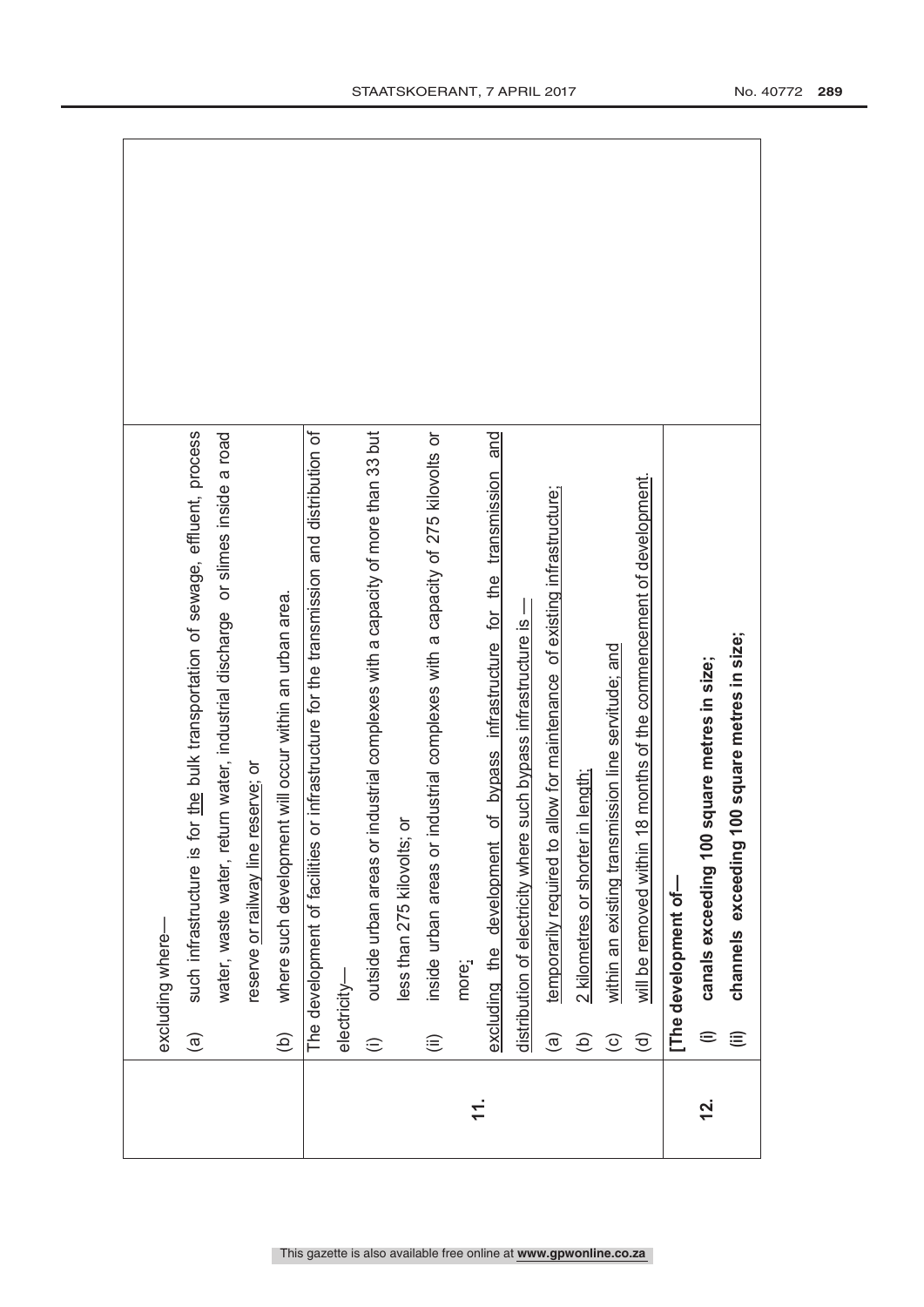| 這                               | square metres in size;<br>bridges exceeding 100                                |
|---------------------------------|--------------------------------------------------------------------------------|
| $\widetilde{\epsilon}$          | dams, where the dam, including infrastructure and water surface area,          |
|                                 | exceeds 100 square metres in size;                                             |
| $\mathbf{S}$                    | weirs, where the weir, including infrastructure and water surface area,        |
|                                 | exceeds 100 square metres in size;                                             |
| $\widehat{\boldsymbol{\Sigma}}$ | bulk storm water outlet structures exceeding 100 square metres in size;        |
| $\widehat{\mathbb{E}}$          | marinas exceeding 100 square metres in size;                                   |
| (iii)                           | square metres in size;<br>jetties exceeding 100                                |
| $\widetilde{a}$                 | slipways exceeding 100 square metres in size;                                  |
| $\mathbf{\widehat{x}}$          | 00 square metres in size;<br>buildings exceeding 1                             |
| $\overline{\mathbf{z}}$         | 100 square metres in size; or<br>boardwalks exceeding                          |
| $\overline{\mathsf{x}}$         | infrastructure or structures with a physical footprint of 100 square metres    |
|                                 | or more; ]                                                                     |
|                                 |                                                                                |
|                                 | The development of-                                                            |
| $\widehat{=}$                   | the dam or weir, including infrastructure and water<br>dams or weirs, where    |
|                                 | 100 square metres; or<br>surface area, exceeds                                 |
| $\widehat{\equiv}$              | infrastructure or structures with a physical footprint of 100 square metres or |
|                                 | more;                                                                          |
|                                 |                                                                                |
|                                 | ပ္ပ်<br>where such development occu                                            |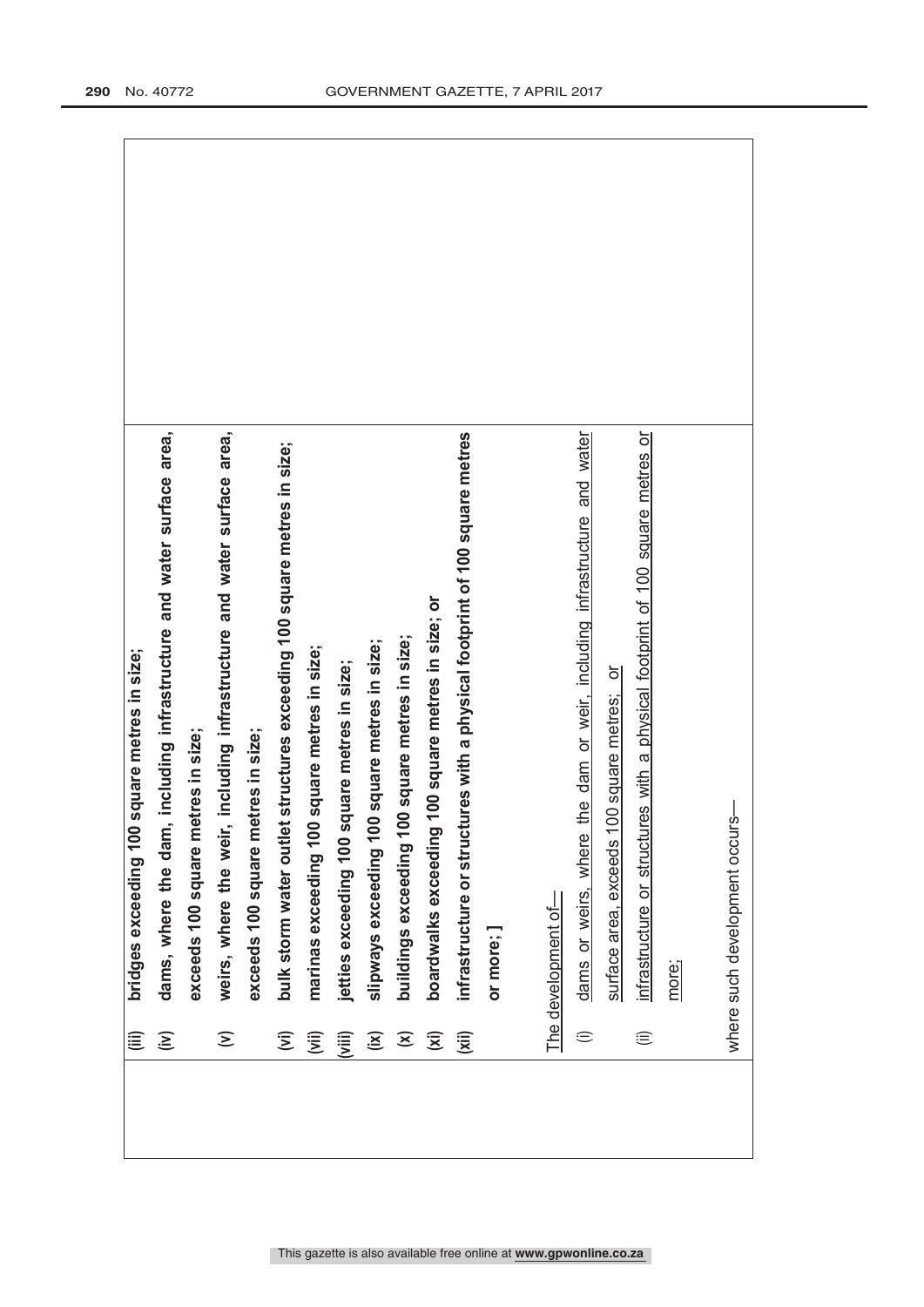| $\widehat{a}$                                       | within a watercourse;                                                                  |  |
|-----------------------------------------------------|----------------------------------------------------------------------------------------|--|
| $\widehat{\mathsf{e}}$                              | in front of a development setback; or                                                  |  |
| $\widehat{\circ}$                                   | if no development setback exists, within 32 metres of a watercourse, measured          |  |
|                                                     | from the edge of a watercourse; -                                                      |  |
|                                                     |                                                                                        |  |
|                                                     | excluding-                                                                             |  |
| (aa)                                                | the development of infrastructure or structures within existing ports or harbours      |  |
|                                                     | that will not increase the development footprint of the port or harbour;               |  |
| $\overline{10}$                                     | where such development activities are related to the development of a port or          |  |
|                                                     | harbour, in which case activity 26 in Listing Notice 2 of 2014 applies;                |  |
| $\left( \begin{matrix} 0 \\ 0 \end{matrix} \right)$ | activities listed in activity 14 in Listing Notice 2 of 2014 or activity 14 in Listing |  |
|                                                     | Notice 3 of 2014, in which case that activity applies;                                 |  |
| $\widehat{\mathsf{d}}$                              | where such development occurs within an urban area; [or]                               |  |
| $\widehat{e}$                                       | where such development occurs within existing roads. [or] road reserves or             |  |
|                                                     | railway line reserves; or                                                              |  |
| $\widehat{\mathfrak{m}}$                            | temporary infrastructure or structures where such<br>the development of                |  |
|                                                     | infrastructure or structures will be removed within 6 weeks of the                     |  |
|                                                     | commencement of development and where indigenous vegetation will not be                |  |
|                                                     | cleared                                                                                |  |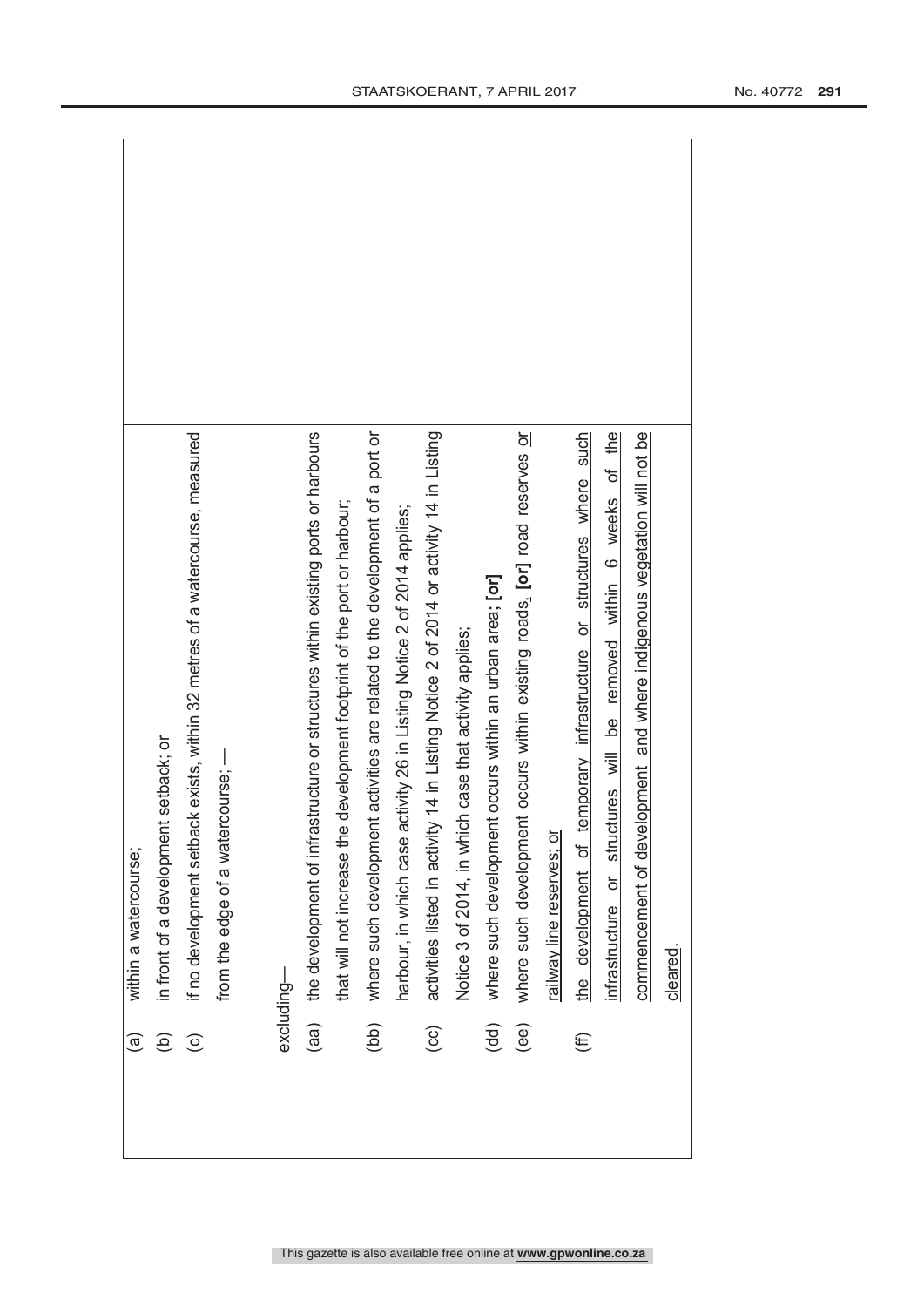|                |                        | or infrastructure for the off-stream storage of water,<br>The development of facilities    |
|----------------|------------------------|--------------------------------------------------------------------------------------------|
| 13.            |                        | including dams and reservoirs, with a combined capacity of 50 000 cubic metres or          |
|                |                        | Is within the ambit of activity 16 in Listing Notice 2 of<br>more, unless such storage fal |
|                | 2014.                  |                                                                                            |
|                |                        | The development and related operation of facilities or infrastructure, for the storage, or |
| $\overline{4}$ |                        | for the storage and handling, of a dangerous good, where such storage occurs in            |
|                |                        | containers with a combined capacity of 80 cubic metres or more but not exceeding 500       |
|                |                        | cubic metres.                                                                              |
|                |                        | in the coastal public property where the development<br>The development of structures      |
|                |                        | footprint is bigger than 50 square metres, excluding-                                      |
|                | $\widehat{=}$          | the development of structures within existing ports or harbours that will not              |
|                |                        | increase the development footprint of the port or harbour;                                 |
|                | $\widehat{\mathbf{U}}$ | the development of a port or harbour, in which case activity 26 in Listing Notice          |
| 15.            |                        | 2 of 2014 applies;                                                                         |
|                | (iii)                  | the development of temporary structures within the beach zone where such                   |
|                |                        | structures will be removed within 6 weeks of the commencement of                           |
|                |                        | development and where coral or indigenous vegetation will not be cleared; or               |
|                | $\widehat{\geq}$       | activities listed in activity 14 in Listing Notice 2 of 2014, in which case that           |
|                |                        | activity applies.                                                                          |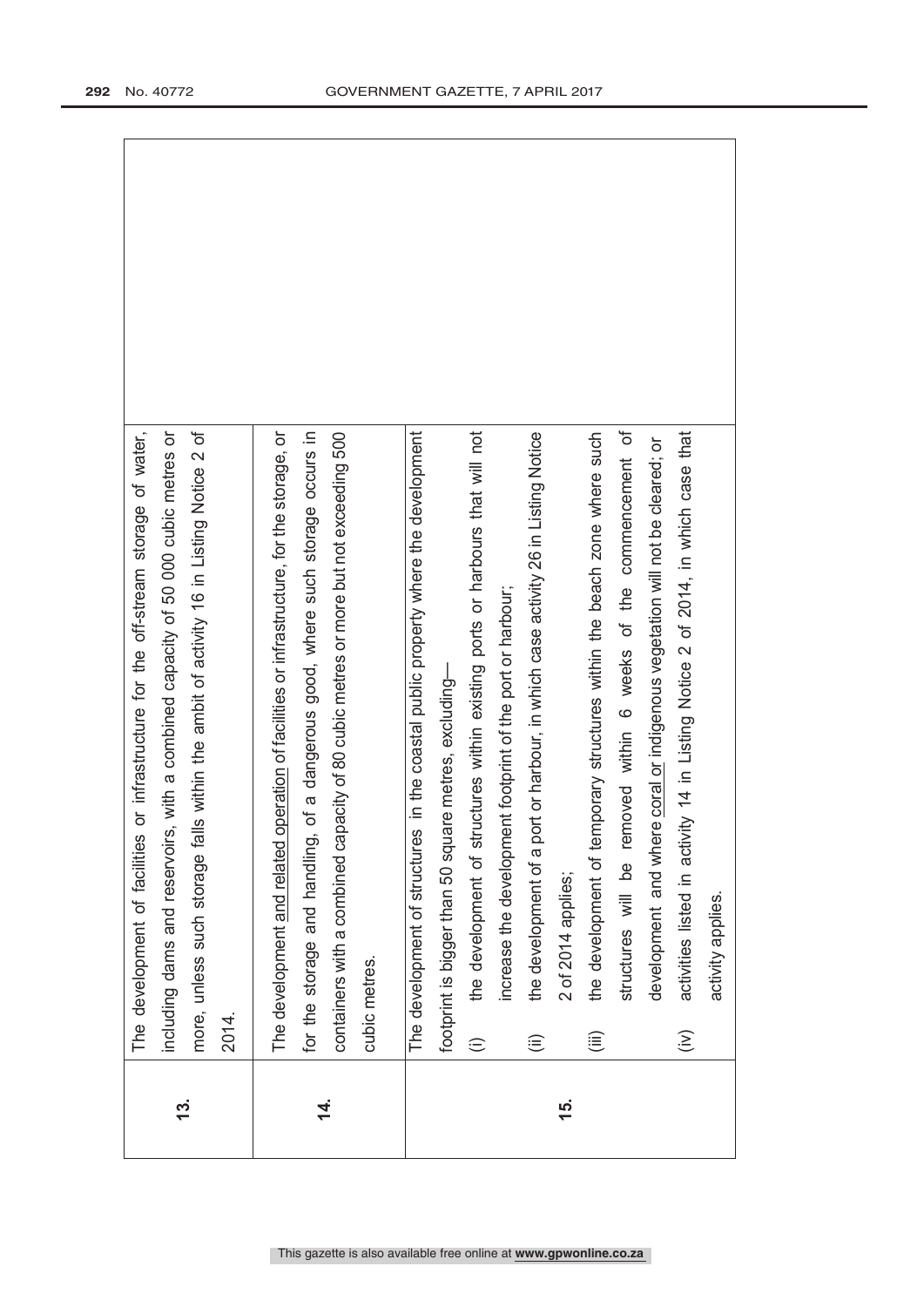|          | operation of facilities for the desalination of water with a<br>The development and related     |
|----------|-------------------------------------------------------------------------------------------------|
| <u>ي</u> |                                                                                                 |
|          | design capacity to produce more than 100 cubic metres of treated water per day.                 |
|          | Development-                                                                                    |
|          | in the sea;<br>$\oplus$                                                                         |
|          | in an estuary;<br>⊜                                                                             |
|          | zone;<br>within the littoral active<br>這                                                        |
|          | in front of a development setback; or<br>$\widehat{\in}$                                        |
|          | if no development setback exists, within a distance of 100 metres inland of the<br>$\odot$      |
|          | sea or an estuary, whichever is the greater;<br>high-water mark of the                          |
|          | in respect of-                                                                                  |
| 17.      | (a) fixed or floating jetties and slipways;                                                     |
|          | tidal pools;<br>$\widehat{e}$                                                                   |
|          | embankments;<br>$\odot$                                                                         |
|          | rock revetments or stabilising structures including stabilising walls; or<br>$\widehat{\sigma}$ |
|          | (e) [buildings of 50 square metres or more; or                                                  |
|          | (f)] infrastructure or structures with a development footprint of 50 square metres or           |
|          | $more -$                                                                                        |
|          |                                                                                                 |
|          | but excluding-                                                                                  |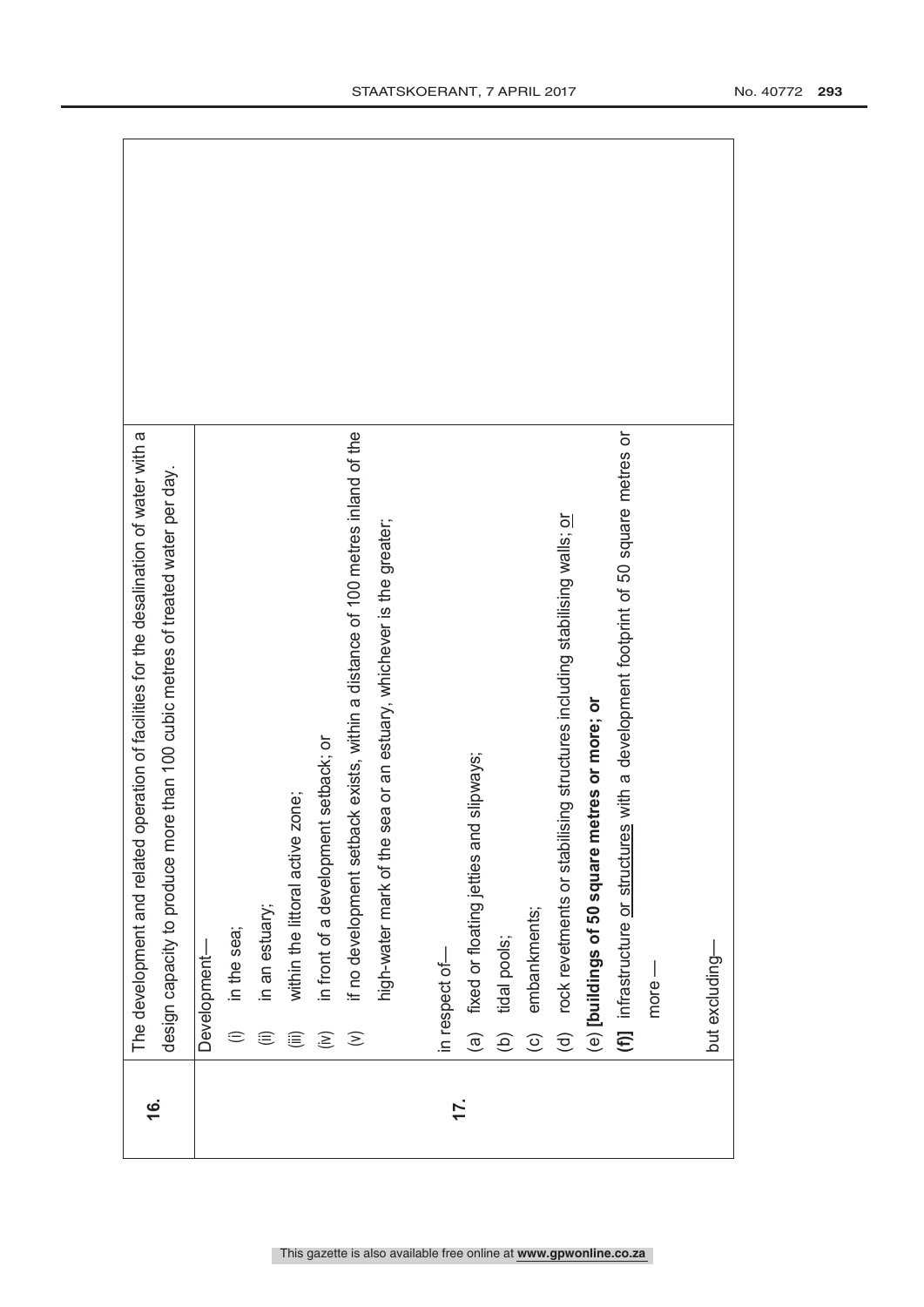|            | (aa)               | the development of infrastructure and structures within existing ports or                   |
|------------|--------------------|---------------------------------------------------------------------------------------------|
|            |                    | harbours that will not increase the development footprint of the port or harbour;           |
|            | (bb)               | where such development is related to the development of a port or harbour, in               |
|            |                    | which case activity 26 in Listing Notice 2 of 2014 applies;                                 |
|            | $\odot$            | the development of temporary infrastructure or structures where such structures             |
|            |                    | and<br>6 weeks of the commencement of development<br>will be removed within                 |
|            |                    | where coral or indigenous vegetation will not be cleared; or                                |
|            | (dd)               | where such development occurs within an urban area.                                         |
|            |                    | placing of any material on dunes or exposed sand<br>The planting of vegetation or           |
|            |                    | surfaces of more than 10 square metres, within the littoral active zone, for the purpose    |
|            |                    | of preventing the free movement of sand, erosion or accretion, excluding where              |
| <u>18.</u> | $\oplus$           | the planting of vegetation or placement of material relates to restoration and              |
|            |                    | maintenance of indigenous coastal vegetation undertaken in accordance with a                |
|            |                    | maintenance management plan; or                                                             |
|            | $\widehat{\equiv}$ | such planting of vegetation or placing of material will occur behind a development          |
|            |                    | setback.                                                                                    |
|            |                    | The infilling or depositing of any material of more than $[5]$ 10 cubic metres into, or the |
| <u>ද</u>   |                    | dredging, excavation, removal or moving of soil, sand, shells, shell grit, pebbles or rock  |
|            |                    | of more than [5] $10$ cubic metres from $[-(i)]$ a watercourse;                             |
|            |                    | [(ii) the seashore; or                                                                      |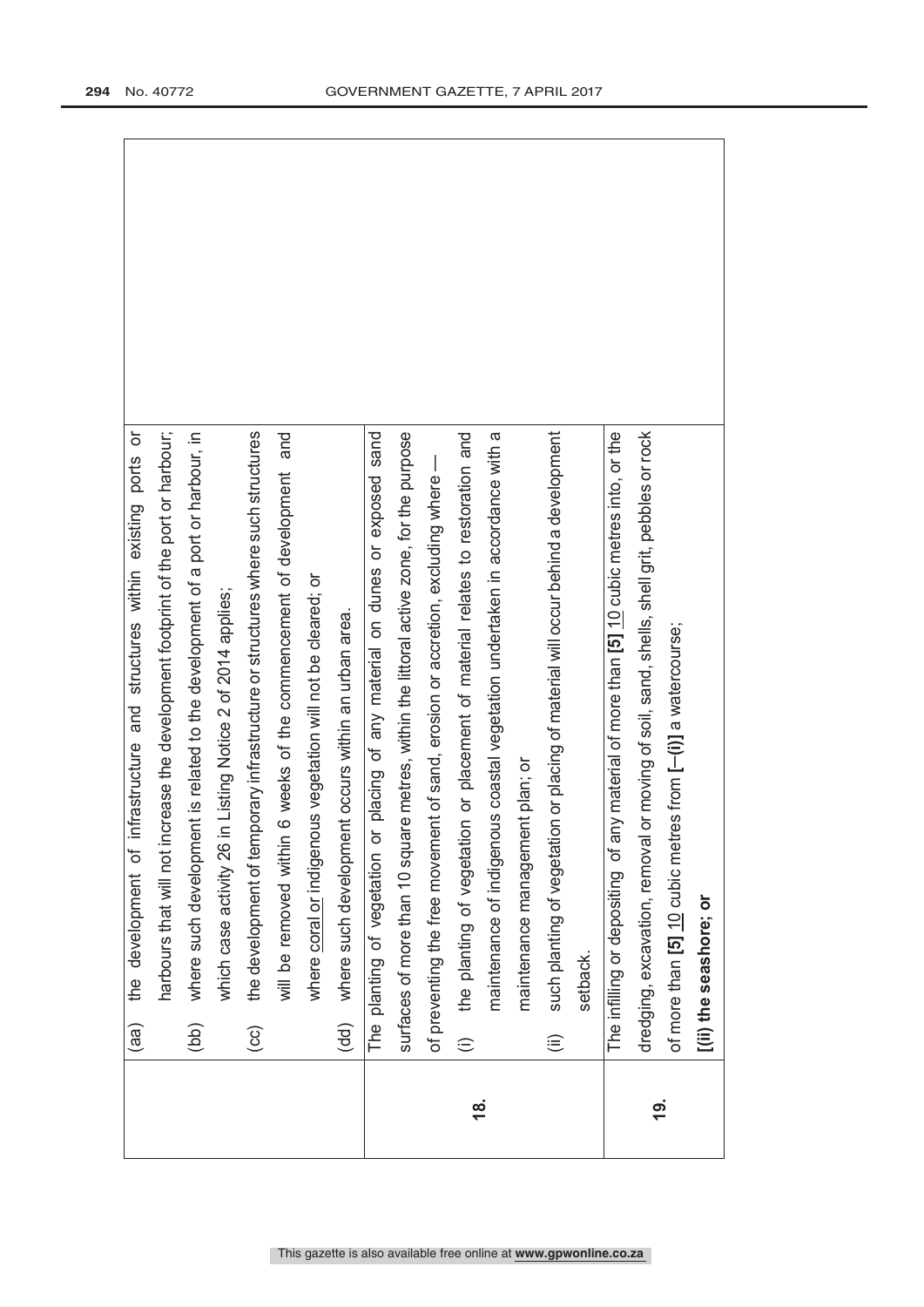|      | (iii)the littoral active zone, an estuary or a distance of 100 metres inland of the                                                                                                      |  |
|------|------------------------------------------------------------------------------------------------------------------------------------------------------------------------------------------|--|
|      | ea or estuary, whichever distance is the greater-<br>high-water mark of the so                                                                                                           |  |
|      |                                                                                                                                                                                          |  |
|      | but excluding where such infilling, depositing, dredging, excavation, removal or                                                                                                         |  |
|      | moving-                                                                                                                                                                                  |  |
|      | will occur behind a development setback;<br>$\widehat{\mathbf{e}}$                                                                                                                       |  |
|      | is for maintenance purposes undertaken in accordance with a maintenance<br>$\widehat{e}$                                                                                                 |  |
|      | management plan; [or]                                                                                                                                                                    |  |
|      | activity 21 in this Notice, in which case that activity<br>falls within the ambit of<br>$\odot$                                                                                          |  |
|      | applies;                                                                                                                                                                                 |  |
|      | occurs within existing ports or harbours that will not increase the development<br>$\widehat{\sigma}$                                                                                    |  |
|      | footprint of the port or harbour; or                                                                                                                                                     |  |
|      | where such development is related to the development of a port or harbour, in<br>$\circlede$                                                                                             |  |
|      | which case activity 26 in Listing Notice 2 of 2014 applies.                                                                                                                              |  |
|      | any material of more than 5 cubic metres into, or the<br>or moving of soil, sand, shells, shell grit, pebbles or rock<br>The infilling or depositing of<br>dredging, excavation, removal |  |
|      | $\frac{1}{5}$<br>of more than 5 cubic metres fr                                                                                                                                          |  |
| 19A. | the seashore;<br>$\oplus$                                                                                                                                                                |  |
|      | the littoral active zone, an estuary or a distance of 100 metres inland of the high-<br>$\widehat{\equiv}$                                                                               |  |
|      | water mark of the sea or an estuary, whichever distance is the greater; or                                                                                                               |  |
|      | the sea; $-$<br>$\widehat{\equiv}$                                                                                                                                                       |  |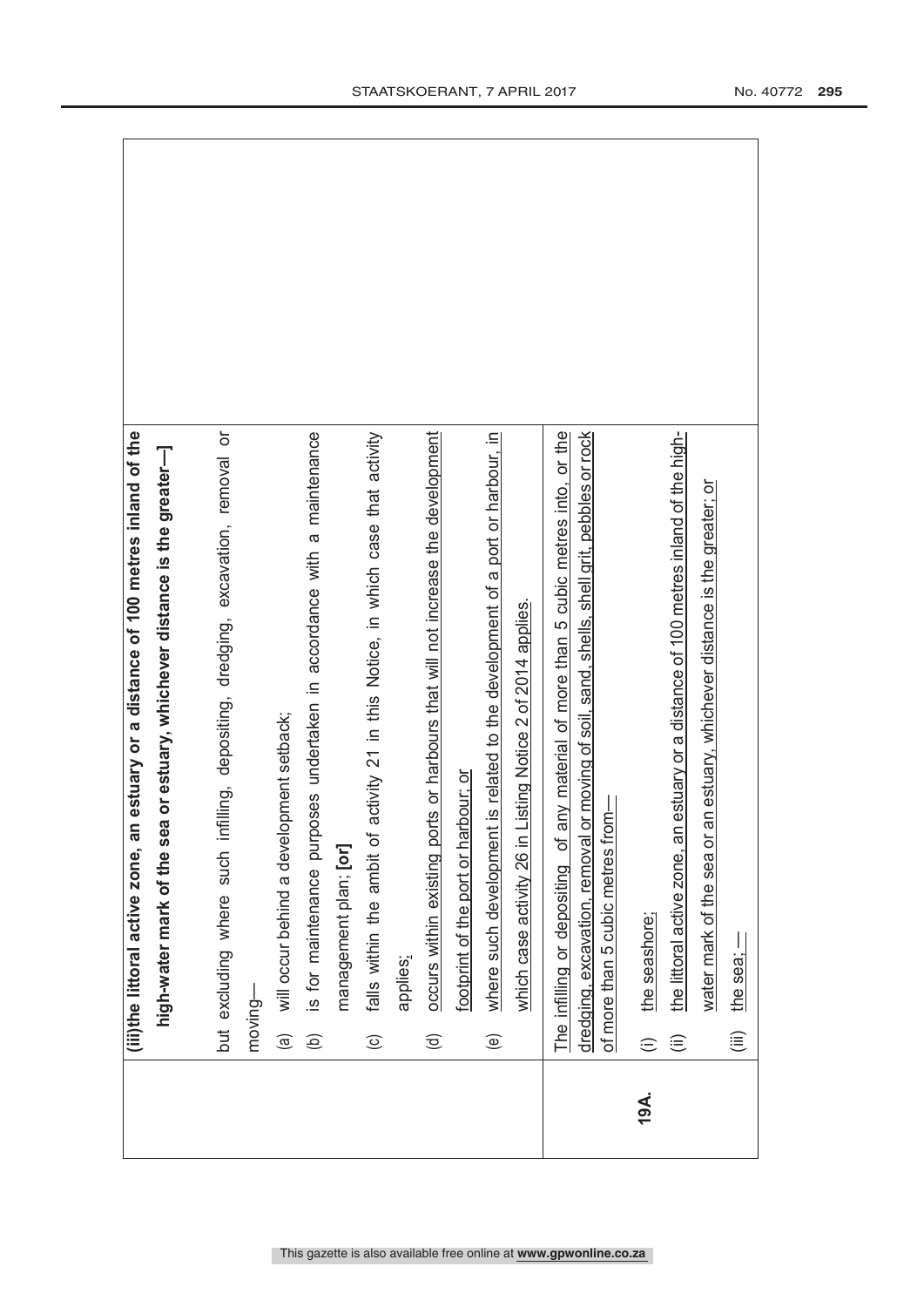|     | but excluding where such infilling, depositing, dredging, excavation, removal or                        |
|-----|---------------------------------------------------------------------------------------------------------|
|     | moving-                                                                                                 |
|     | will occur behind a development setback;<br>$\bigoplus$                                                 |
|     | is for maintenance purposes undertaken in accordance with a maintenance<br>$\widehat{\mathbf{e}}$       |
|     | management plan;                                                                                        |
|     | activity 21 in this Notice, in which case that activity<br>falls within the ambit of<br>$\widehat{\in}$ |
|     | applies;                                                                                                |
|     | occurs within existing ports or harbours that will not increase the development<br>$\widehat{=}$        |
|     | footprint of the port or harbour; or                                                                    |
|     | where such development is related to the development of a port or harbour, in which                     |
|     | case activity 26 in Listing Notice 2 of 2014 applies.                                                   |
|     | Any activity including the operation of that activity which requires a prospecting right in             |
|     | terms of section 16 of the Mineral and Petroleum Resources Development Act, 2002                        |
|     | (Act No. 28 of 2002), including                                                                         |
|     | (a) associated infrastructure, structures and earthworks, directly related to prospecting               |
| 20. | of a mineral resource[,] : or [including activities for which an exemption has                          |
|     | been issued in terms of section 106 of the Mineral and Petroleum Resources                              |
|     | Development Act, 2002 (Act No. 28 of 2002)]                                                             |
|     | a mineral resource including winning, extraction,<br>(b) the primary processing of                      |
|     | classifying, concentrating, crushing, screening or washing;                                             |
|     |                                                                                                         |
|     |                                                                                                         |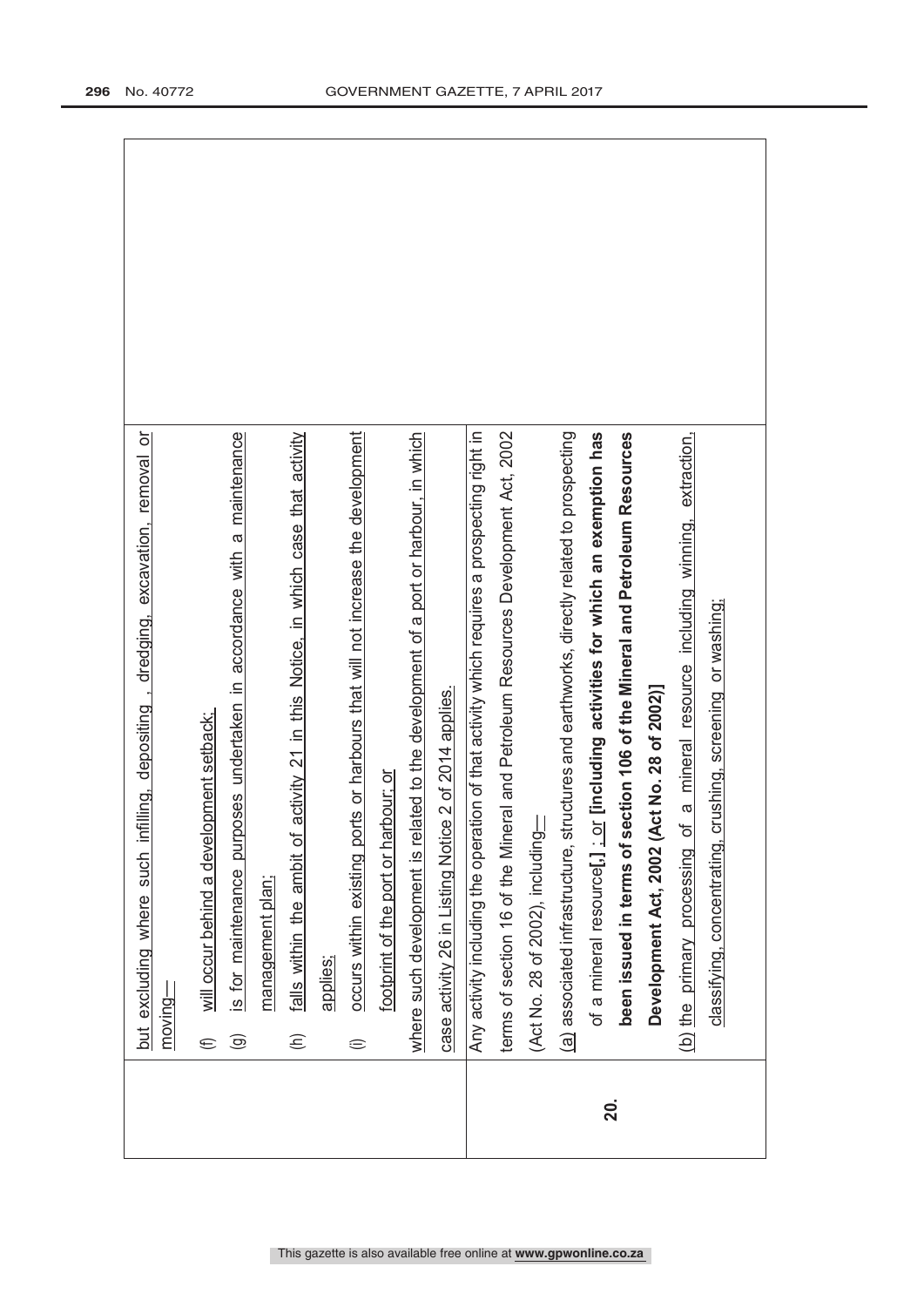|     | but excluding the secondary processing of a mineral resource, including the smelting,                   |
|-----|---------------------------------------------------------------------------------------------------------|
|     | beneficiation, reduction, refining, calcining or gasification of the mineral resource in                |
|     | which case activity 6 in Listing Notice 2 applies                                                       |
|     | Any activity including the operation of that activity which requires a mining permit in                 |
|     | terms of section 27 of the Mineral and Petroleum Resources Development Act, 2002                        |
|     | (Act No. 28 of 2002), including                                                                         |
|     | structures and earthworks, directly related to the<br>(a) associated infrastructure,                    |
|     | an<br>extraction of a mineral resource[,] : or lincluding activities for which                          |
|     | exemption has been issued in terms of section 106 of the Mineral and                                    |
| 21. | Petroleum Resources Development Act, 2002 (Act No. 28 of 2002)]                                         |
|     | a mineral resource including winning, extraction,<br>(b) the primary processing of                      |
|     | classifying, concentrating, crushing, screening or washing;                                             |
|     |                                                                                                         |
|     | but excluding the secondary processing of a mineral resource, including the smelting,                   |
|     | beneficiation, reduction, refining, calcining or gasification of the mineral resource in                |
|     | Notice 2 applies.<br>which case activity 6 in Listing                                                   |
|     | The decommissioning of any activity requiring -                                                         |
|     | terms of section 43 of the Mineral and Petroleum<br>a closure certificate in<br>$\widehat{=}$           |
| 22. | Act, 2002 (Act No. 28 of 2002); or<br>Resources Development                                             |
|     | a prospecting right, mining right, mining permit, production right or exploration<br>$\widehat{\equiv}$ |
|     | right, where the throughput of the activity has reduced by 90% or more over a                           |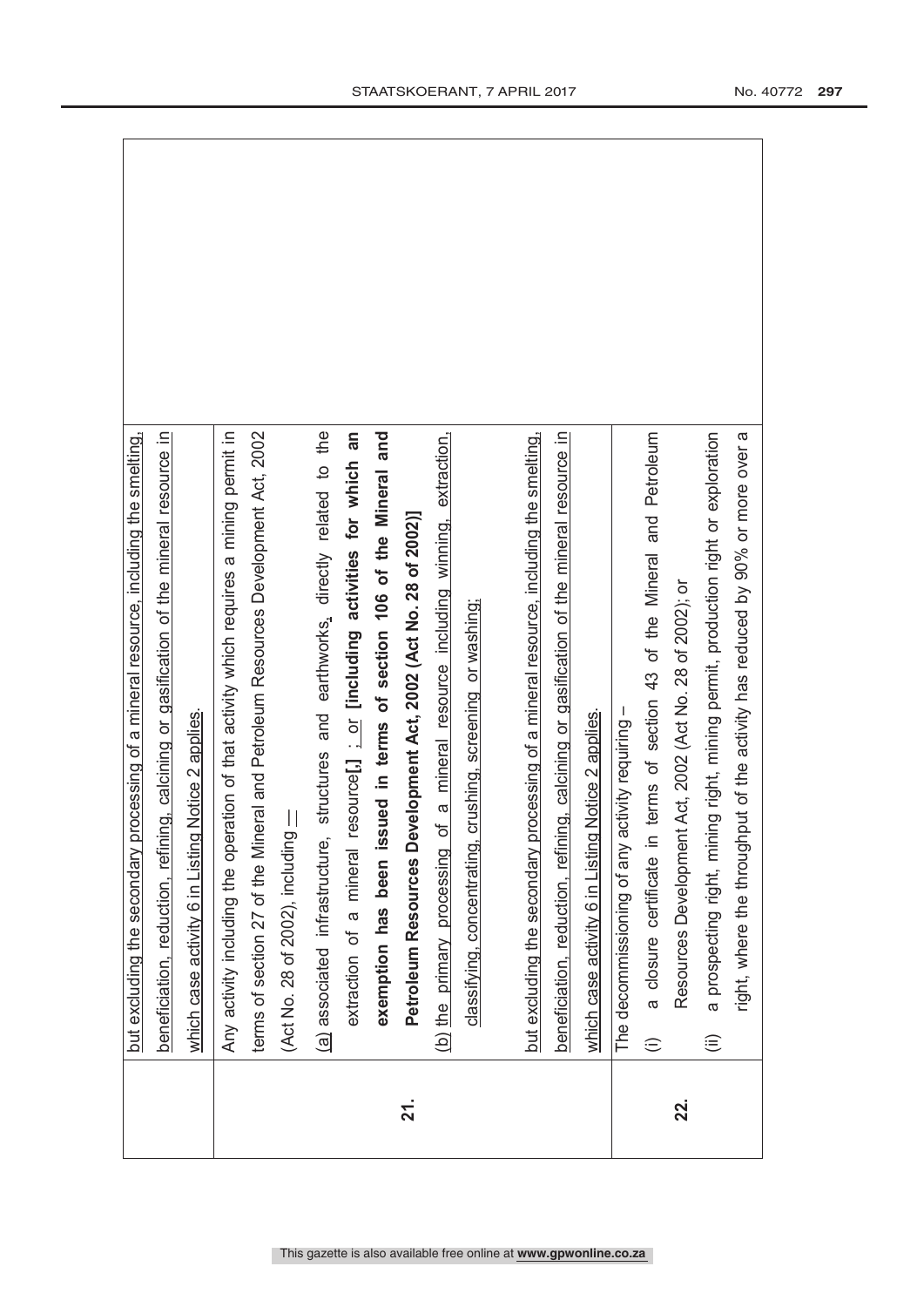|     | period of 5 years excluding where the competent authority has in writing agreed                        |
|-----|--------------------------------------------------------------------------------------------------------|
|     | that such reduction in throughput does not constitute closure;                                         |
|     |                                                                                                        |
|     | but excluding the decommissioning of an activity relating to the secondary processing                  |
|     | $\frac{a}{a}$                                                                                          |
|     | mineral resource, including the smelting, beneficiation, reduction, refining,<br>$\widehat{a}$         |
|     | calcining or gasification of the mineral resource; or                                                  |
|     | petroleum resource, including the refining of gas, beneficiation, oil or petroleum<br>$\overline{a}$   |
|     | products; –                                                                                            |
|     | in which case activity 31 in this Notice applies.                                                      |
| 23. | The development of cemeteries of 2 500 square metres or more in size.                                  |
|     | The development of a road-                                                                             |
|     | [a road] for which an environmental authorisation was obtained for the route<br>$\widehat{=}$          |
|     | activity 5 in Government Notice 387 of 2006 or activity<br>determination in terms of                   |
|     | 545 of 2010; or<br>18 in Government Notice                                                             |
|     | [a road] with a reserve wider than 13,5 meters, or where no reserve exists where<br>$\widehat{\equiv}$ |
| 24. | the road is wider than 8 metres;                                                                       |
|     | but excluding a road-                                                                                  |
|     | (a) [roads] which [are] is identified and included in activity 27 in Listing Notice 2 of               |
|     | 2014;                                                                                                  |
|     | (b) [roads] where the entire road falls within an urban area; or                                       |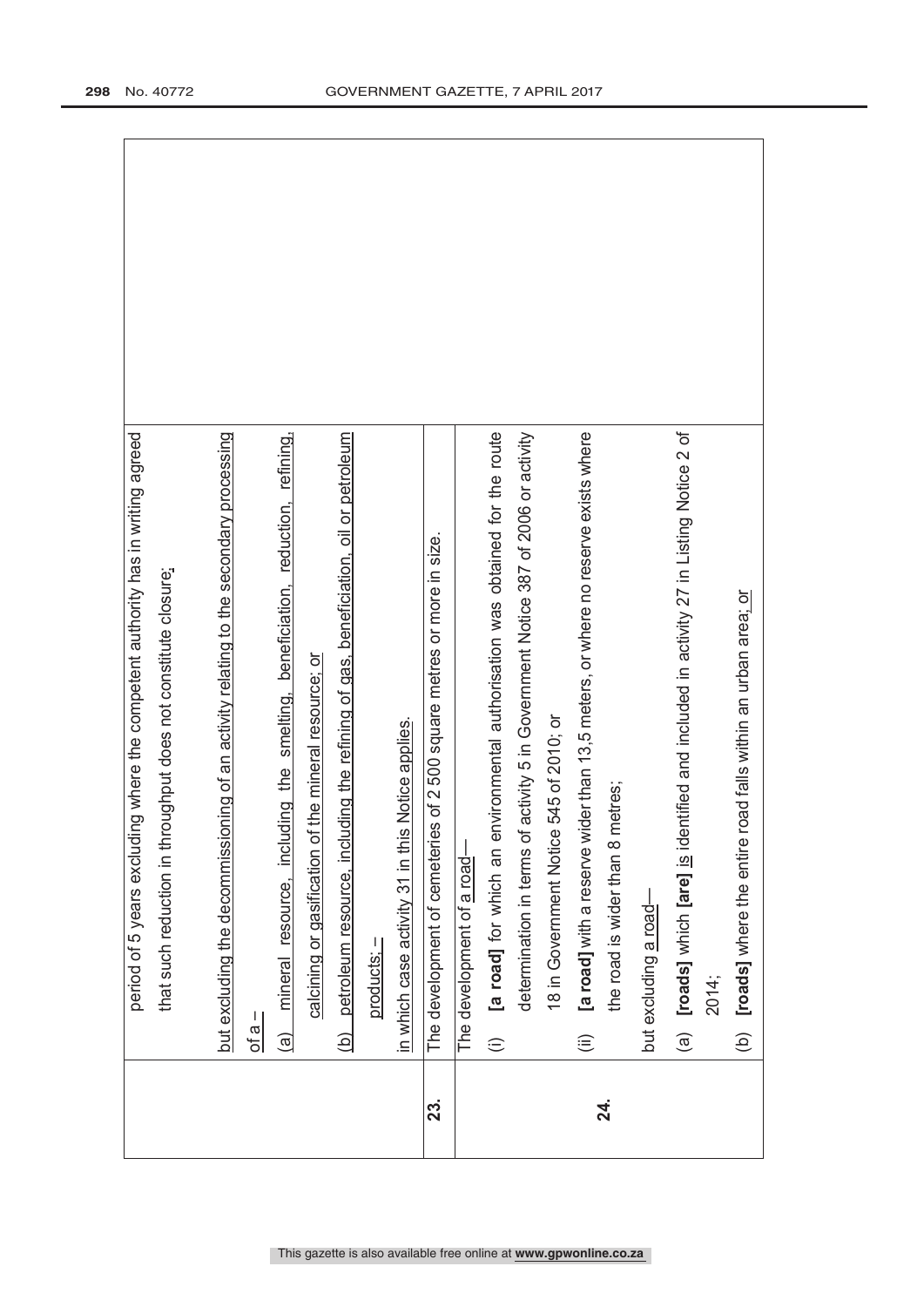|     | (c) which is 1 kilometre or shorter.                                                                    |
|-----|---------------------------------------------------------------------------------------------------------|
|     | operation of facilities or infrastructure for the treatment<br>The development and related              |
| 25. | ge with a daily throughput capacity of more than 2000<br>of effluent, wastewater or sewa                |
|     | cubic metres but less than 15 000 cubic metres.                                                         |
|     | Residential, retail, recreational, tourism, commercial or institutional developments of                 |
|     | on land previously used for mining or heavy industrial<br>1000 square metres or more,                   |
|     | purposes; -                                                                                             |
|     | excluding-                                                                                              |
|     |                                                                                                         |
|     | where such land has been remediated in terms of part 8 of the National<br>$\oplus$                      |
|     | Environmental Management: Waste Act, 2008 (Act No. 59 of 2008) in which case                            |
| 26. | tal Management: Waste Act, 2008 applies; or<br>the National Environment                                 |
|     | the<br>authorisation has been obtained for<br>an environmental<br>where<br>$\widehat{\mathbb{E}}$       |
|     | decommissioning of such a mine or industry in terms of this Notice or any                               |
|     | previous NEMA notice; or                                                                                |
|     | where a closure certificate has been issued in terms of section 43 of the Mineral<br>$\widehat{\equiv}$ |
|     | and Petroleum Resources Development Act, 2002 (Act No. 28 of 2002) for such                             |
|     | land.                                                                                                   |
|     | The clearance of an area of 1 hectares or more, but less than 20 hectares of                            |
| 27. | indigenous vegetation, except where such clearance of indigenous vegetation is                          |
|     | required for-                                                                                           |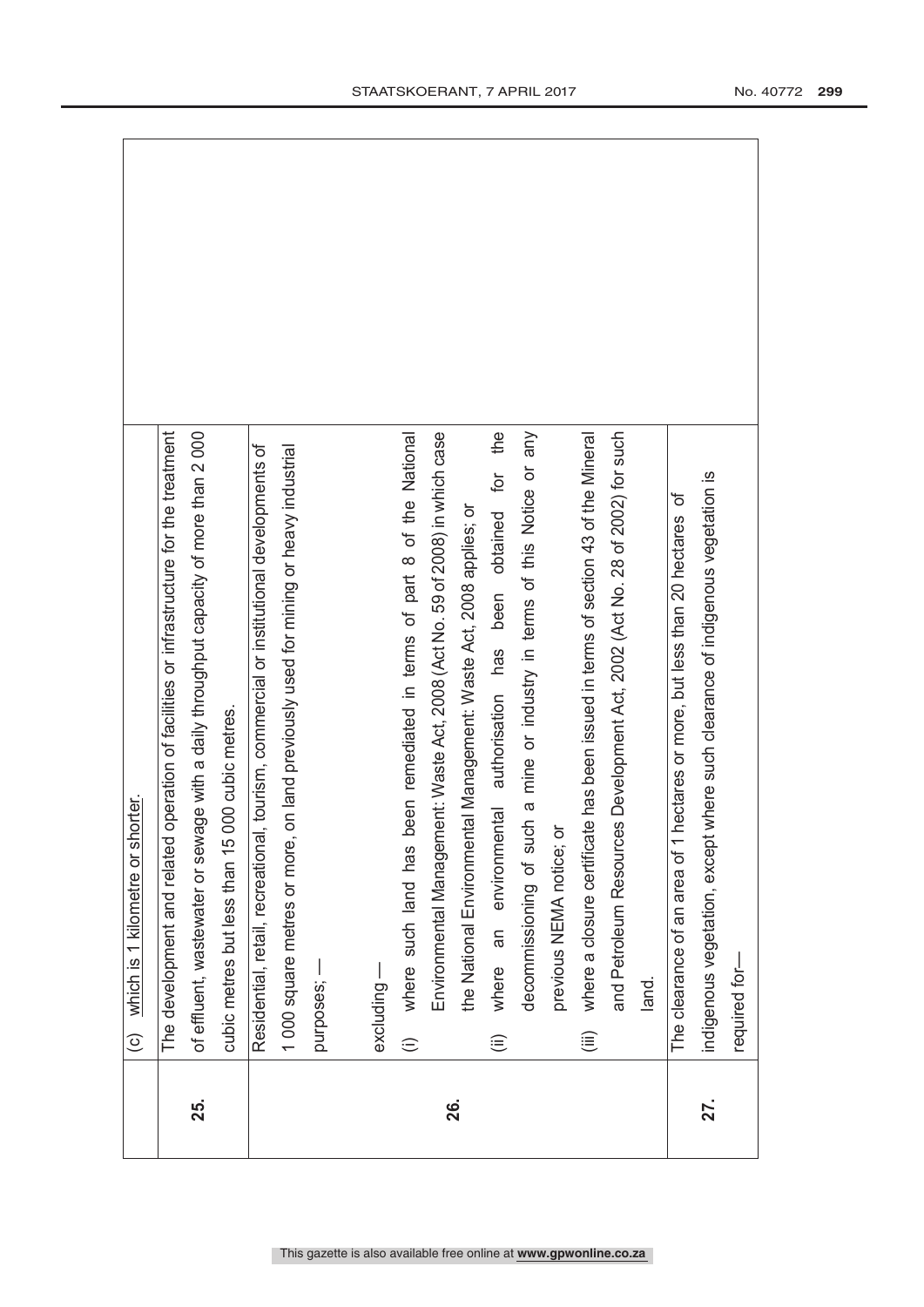|     | the undertaking of a linear activity; or<br>$\oplus$                                                        |
|-----|-------------------------------------------------------------------------------------------------------------|
|     | a maintenance<br>accordance with<br>$\equiv$<br>undertaken<br>purposes<br>maintenance<br>$\widehat{\equiv}$ |
|     | management plan.                                                                                            |
|     | Residential, mixed, retail, commercial, industrial or institutional developments where                      |
|     | such land was used for agriculture, game farming, equestrian purposes or afforestation                      |
|     | on or after 01 April 1998 and where such development:                                                       |
|     | will occur inside an urban area, where the total land to be developed is bigger<br>$\oplus$                 |
| 28. | than 5 hectares; or                                                                                         |
|     | will occur outside an urban area, where the total land to be developed is bigger<br>$\widehat{\equiv}$      |
|     | than 1 hectare;                                                                                             |
|     |                                                                                                             |
|     | excluding where such land has already been developed for residential, mixed, retail,                        |
|     | commercial, industrial or institutional purposes.                                                           |
|     | modified organisms into the environment, where<br>The release of genetically                                |
|     | is required by the Genetically Modified Organisms Act,<br>assessment for such release                       |
| 29. | the National Environmental Management: Biodiversity<br>1997 (Act No. 15 of 1997) or                         |
|     | Act, 2004 (Act No. 10 of 2004)                                                                              |
| 30. | National<br>section 53(1) of the<br>or activity identified in terms of<br>Any process                       |
|     | Environmental Management: Biodiversity Act, 2004 (Act No. 10 of 2004).                                      |
| 31. | The decommissioning of existing facilities, structures or infrastructure for-                               |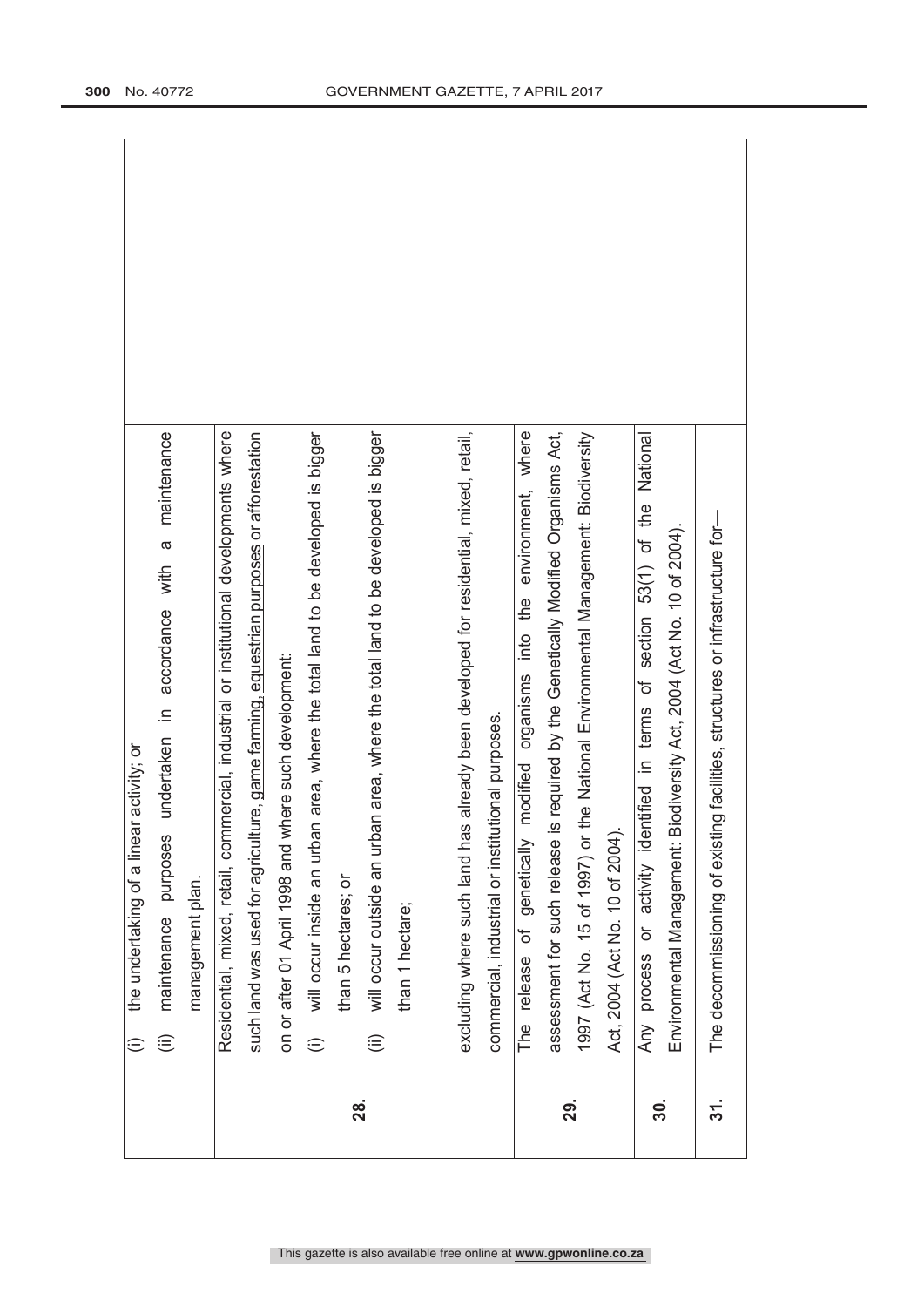| $\oplus$               | any development and related operation activity or activities listed in this Notice,    |  |
|------------------------|----------------------------------------------------------------------------------------|--|
|                        | Listing Notice 2 of 2014 or Listing Notice 3 of 2014;                                  |  |
| $\widehat{\mathbb{E}}$ | any expansion and related operation activity or activities listed in this Notice,      |  |
|                        | Listing Notice 2 of 2014 or Listing Notice 3 of 2014;                                  |  |
| $\widehat{\mathbb{I}}$ | elated operation activity or activities and expansion<br>[any development and r        |  |
|                        | activity or activities listed in this Notice, Listing<br>and related operation         |  |
|                        | Notice 2 of 2014 or Listing Notice 3 of 2014;]                                         |  |
| $\sum_{i=1}^{n}$       | any phased activity or activities for development and related operation activity or    |  |
|                        | expansion or related operation activities listed in this Notice or Listing Notice 3 of |  |
|                        | 2014; or                                                                               |  |
| $\widehat{\geq}$       | any activity regardless the time the activity was commenced with, where such           |  |
|                        | activity:                                                                              |  |
|                        | (a) is similarly listed to an activity in (i)[,] or (iii)], or (iii)] above; and       |  |
|                        | is still in operation or development is still in progress;<br>$\widehat{e}$            |  |
|                        |                                                                                        |  |
|                        | excluding where-                                                                       |  |
|                        | (aa) activity 22 of this notice applies; or                                            |  |
|                        | covered by part 8 of the National Environmental<br>(bb) the decommissioning is         |  |
|                        | Management: Waste Act, 2008 (Act No. 59 of 2008) in which case the National            |  |
|                        | ent: Waste Act, 2008 applies.<br>Environmental Managem                                 |  |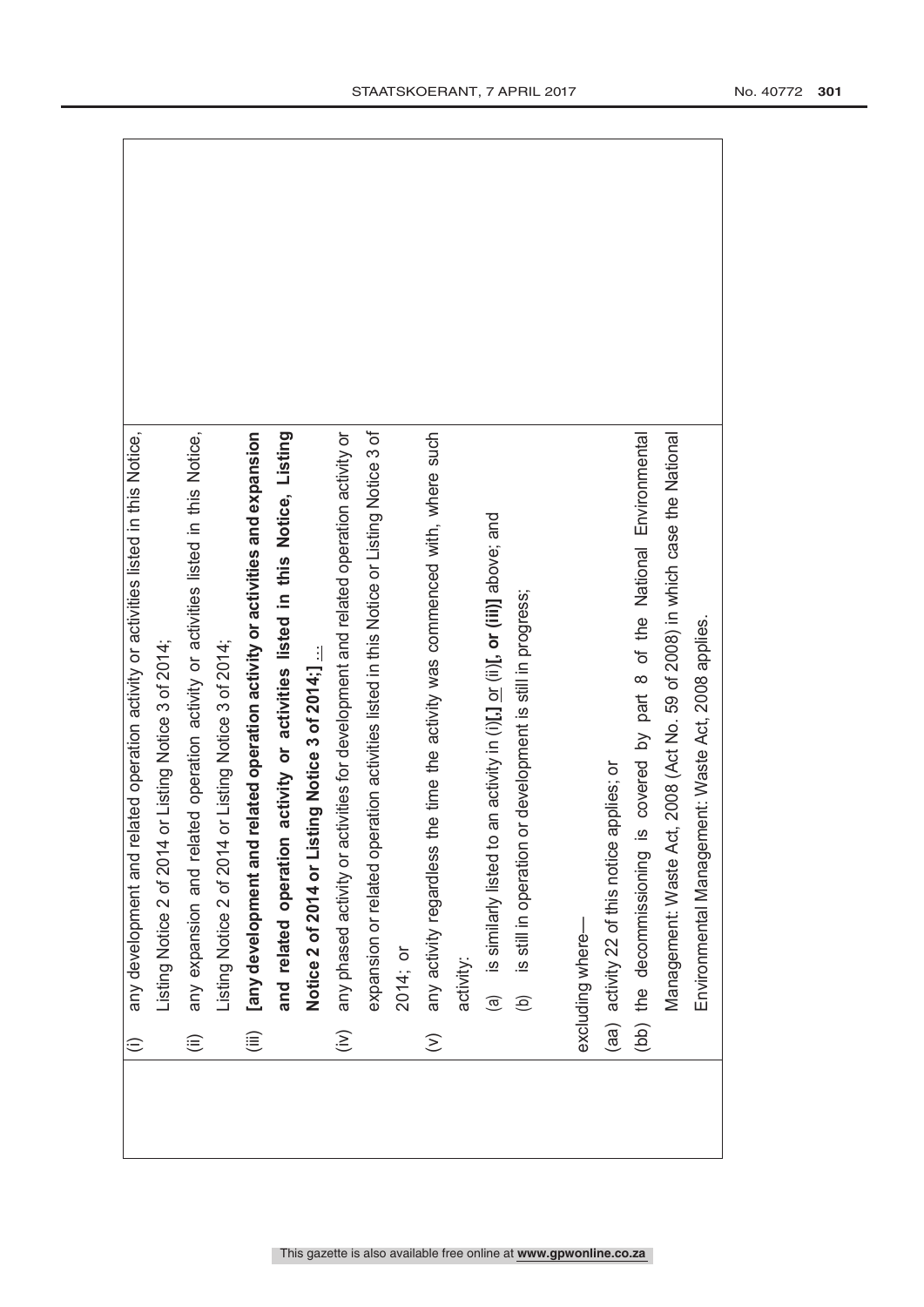|            |                            | The continuation of any development where the environmental authorisation has              |
|------------|----------------------------|--------------------------------------------------------------------------------------------|
|            |                            | date the<br>lapsed and where the continuation of the development, after the                |
| 32.        |                            | environmental authorisation has lapsed, will meet the threshold of any activity or         |
|            |                            | activities listed in this Notice, Listing Notice 2 of 2014 or Listing Notice 3 [or Listing |
|            |                            | Notice 4] of 2014.                                                                         |
| <u>ကွဲ</u> |                            | of 300 kilograms or more coal per day, including any<br>The underground gasification       |
|            |                            | associated operation.                                                                      |
|            |                            | The expansion [or changes to] of existing facilities or infrastructure for any process     |
|            |                            | or activity where such expansion [or changes] will result in the need for a permit or      |
|            |                            | licence or an amended permit or licence in terms of national or provincial legislation     |
|            |                            | governing the release of emissions, effluent or pollution, excluding-                      |
|            | $\widehat{=}$              | where the facility, infrastructure, process or activity is included in the list of         |
|            |                            | waste management activities published in terms of section 19 of the National               |
| 34.        |                            | Environmental Management: Waste Act, 2008 (Act No. 59 of 2008) in which                    |
|            |                            | case the National Environmental Management: Waste Act, 2008 applies; [or]                  |
|            | $\widehat{=}$              | the expansion of [or changes to] existing facilities or infrastructure for the             |
|            |                            | treatment of effluent, wastewater, polluted water or sewage where the capacity             |
|            |                            | than 15 000 cubic metres per day; or<br>will be increased by less                          |
|            | $\widehat{(\mathsf{iii})}$ | the expansion is directly related to aquaculture facilities or infrastructure where        |
|            |                            | the wastewater discharge capacity will be increased by 50 cubic meters or less             |
|            |                            | per day.                                                                                   |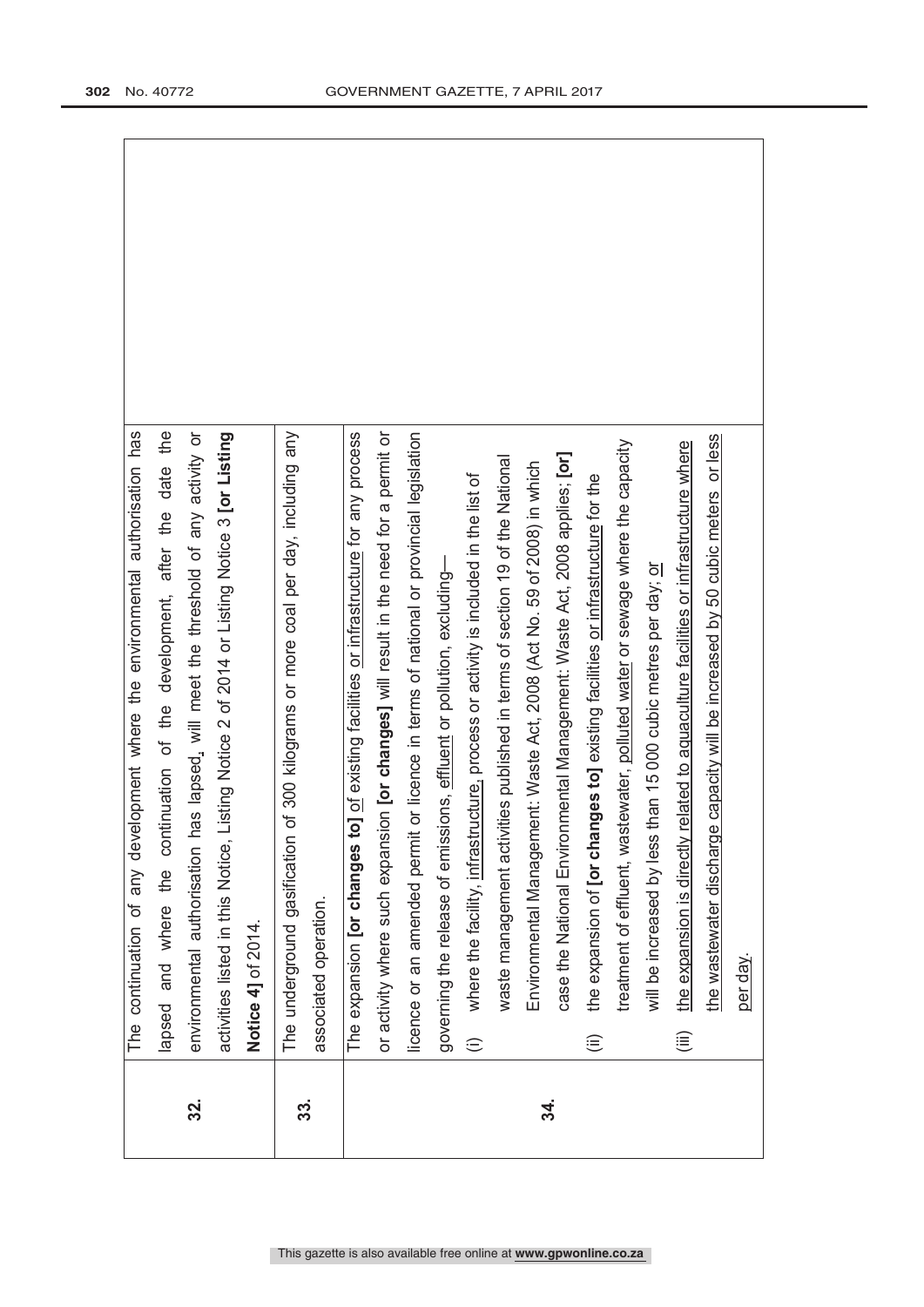|     |                        | retail, recreational, tourism, commercial or institutional<br>The expansion of residential,                                                               |  |
|-----|------------------------|-----------------------------------------------------------------------------------------------------------------------------------------------------------|--|
|     |                        | developments on land previously used for mining or heavy industrial purposes, where                                                                       |  |
|     |                        | the increased development footprint will exceed 1 000 square meters;                                                                                      |  |
|     |                        |                                                                                                                                                           |  |
|     | excluding-             |                                                                                                                                                           |  |
|     | $\oplus$               | been remediated in terms of part 8 of the National<br>where such land has                                                                                 |  |
| 35. |                        | Environmental Management: Waste Act, 2008 (Act No. 59 of 2008) in which case                                                                              |  |
|     |                        | the National Environmental Management: Waste Act, 2008 applies; or                                                                                        |  |
|     | $\widehat{\equiv}$     | the<br>where an environmental authorisation has been obtained for                                                                                         |  |
|     |                        | decommissioning of such a mine or industry in terms of this Notice or any                                                                                 |  |
|     |                        | previous NEMA notice; or                                                                                                                                  |  |
|     | $\widehat{\mathbb{H}}$ | where a closure certificate has been issued in terms of section 43 of the Mineral                                                                         |  |
|     |                        | and Petroleum Resources Development Act, 2002 (Act No. 28 of 2002) for such                                                                               |  |
|     | land.                  |                                                                                                                                                           |  |
|     |                        | The expansion of facilities or structures for the generation of electricity from a<br>renewable resource where-                                           |  |
| 36. | $\widehat{=}$          | the electricity output will be increased by 10 megawatts or more, excluding where<br>such expansion takes place on the original development footprint; or |  |
|     | $\widehat{\equiv}$     | output of the facility, the development footprint will be<br>expanded by 1 hectare or more;<br>regardless the increased                                   |  |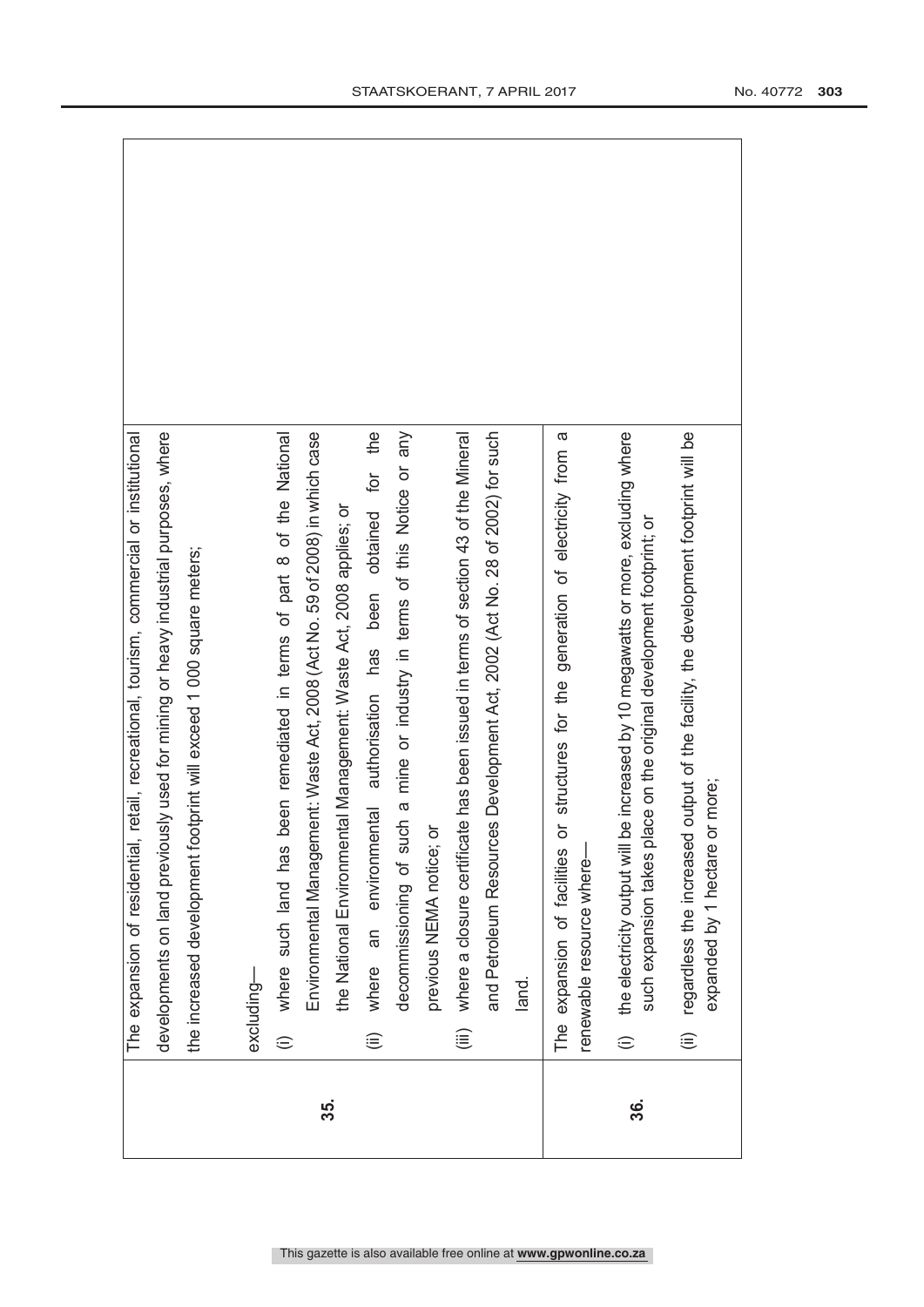|     | excluding where such expansion of facilities or structures is for photovoltaic<br>installations and occurs- |
|-----|-------------------------------------------------------------------------------------------------------------|
|     | within an urban area; or<br>$\widehat{\mathbf{e}}$                                                          |
|     | on existing infrastructure.<br>$\overline{a}$                                                               |
|     | The expansion and related operation of facilities for the generation of electricity from a                  |
|     | non-renewable resource where-                                                                               |
| 37. | the electricity output will be increased by 10 megawatts or more, excluding<br>$\widehat{\cdot}$            |
|     | where such expansion takes place on the original development footprint; or                                  |
|     | regardless the increased output of the facility, the development footprint will be<br>$\widehat{\equiv}$    |
|     | or more.<br>expanded by 1 hectare                                                                           |
|     | The expansion and related operation of facilities for the slaughter of animals where the                    |
|     | daily product throughput will be increased by more than-                                                    |
| 38. | 50 poultry;                                                                                                 |
|     | 6 units of reptiles, red meat and game; or<br>⊜                                                             |
|     | 20 000 kg wet weight per annum of fish, crustaceans or amphibians.<br>(iii)                                 |
|     | The expansion and related operation of facilities for the concentration of animals [for                     |
| အဲ့ | the purpose of commercial production] in densities that will exceed-                                        |
|     | 20 square metres per large stock unit, where the expansion will constitute more<br>$\oplus$                 |
|     | than 500 additional units;                                                                                  |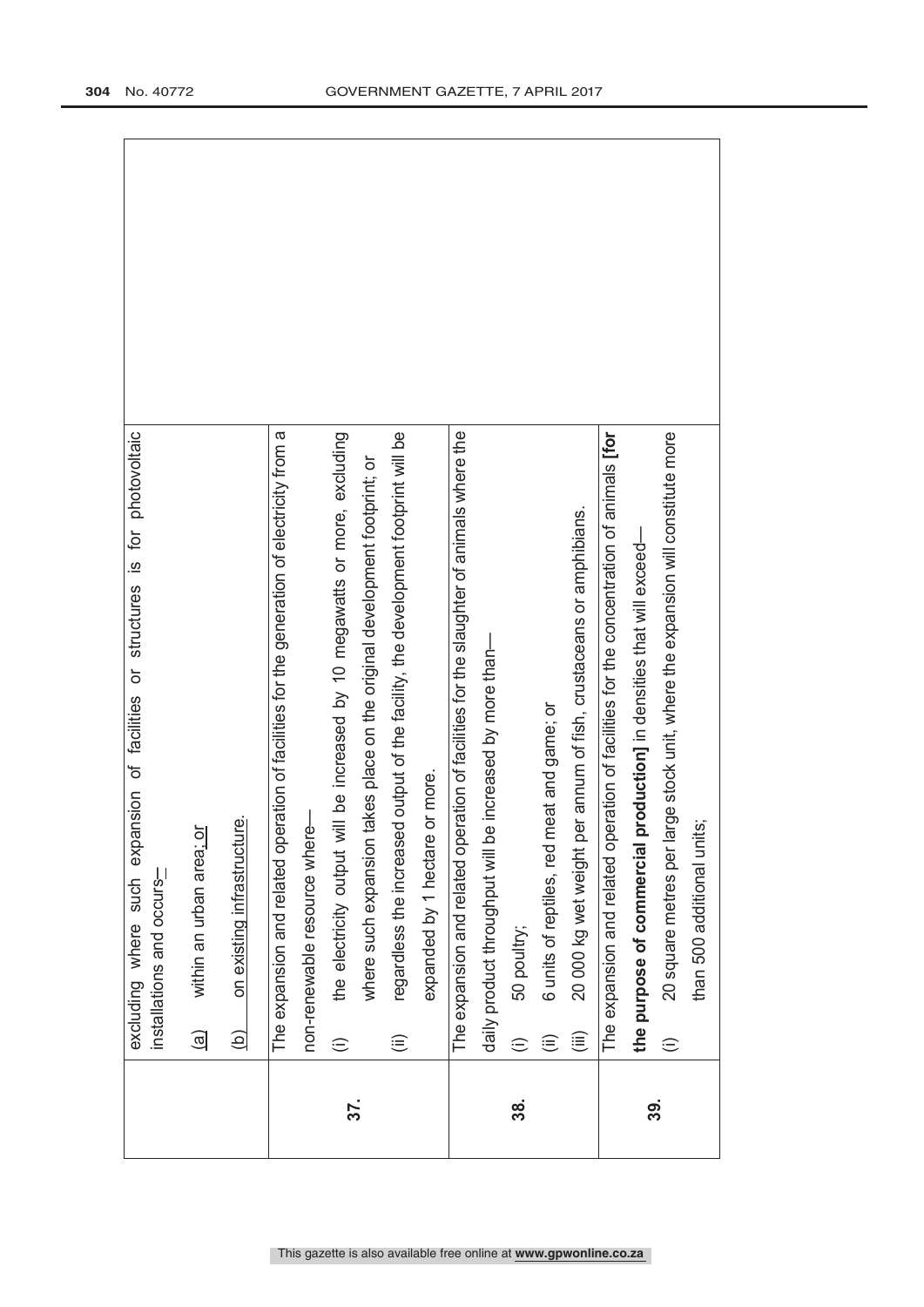|            | ⊜                    | 8 square meters per small stock unit, where the expansion will constitute more         |
|------------|----------------------|----------------------------------------------------------------------------------------|
|            |                      | than;                                                                                  |
|            |                      | 1 000 additional units per facility or more excluding pigs where (b)<br>$\widehat{a}$  |
|            |                      | applies; or                                                                            |
|            |                      | 250 additional pigs, excluding piglets that are not yet weaned;<br>$\widehat{e}$       |
|            | (iii)                | crocodile [at any level of production] where the<br>30 square metres per               |
|            |                      | expansion will constitute [an increase in the level of production, excluding           |
|            |                      | crocodiles younger than 6 months] an additional 20 crocodiles or more;                 |
|            | $\widehat{\epsilon}$ | 3 square metres per rabbit where the expansion will constitute more than 500           |
|            |                      | additional rabbits; or                                                                 |
|            | $\widehat{\geq}$     | ostrich or emu where the expansion will constitute more<br>250 square metres per       |
|            |                      | than 50 additional ostriches or emus.                                                  |
|            |                      | operation of facilities for the concentration of poultry,<br>The expansion and related |
|            |                      | excluding chicks younger than 20 days, where the capacity of the facility will be      |
| <b>40.</b> |                      | increased by-                                                                          |
|            | $\widehat{\cdot}$    | more than 1 000 poultry where the facility is situated within an urban area; or        |
|            | ⊜                    | more than 5 000 poultry per facility situated outside an urban area.                   |
|            |                      | operation of facilities, infrastructure or structures for<br>The expansion and related |
| <u>न्</u>  |                      | aquaculture of-                                                                        |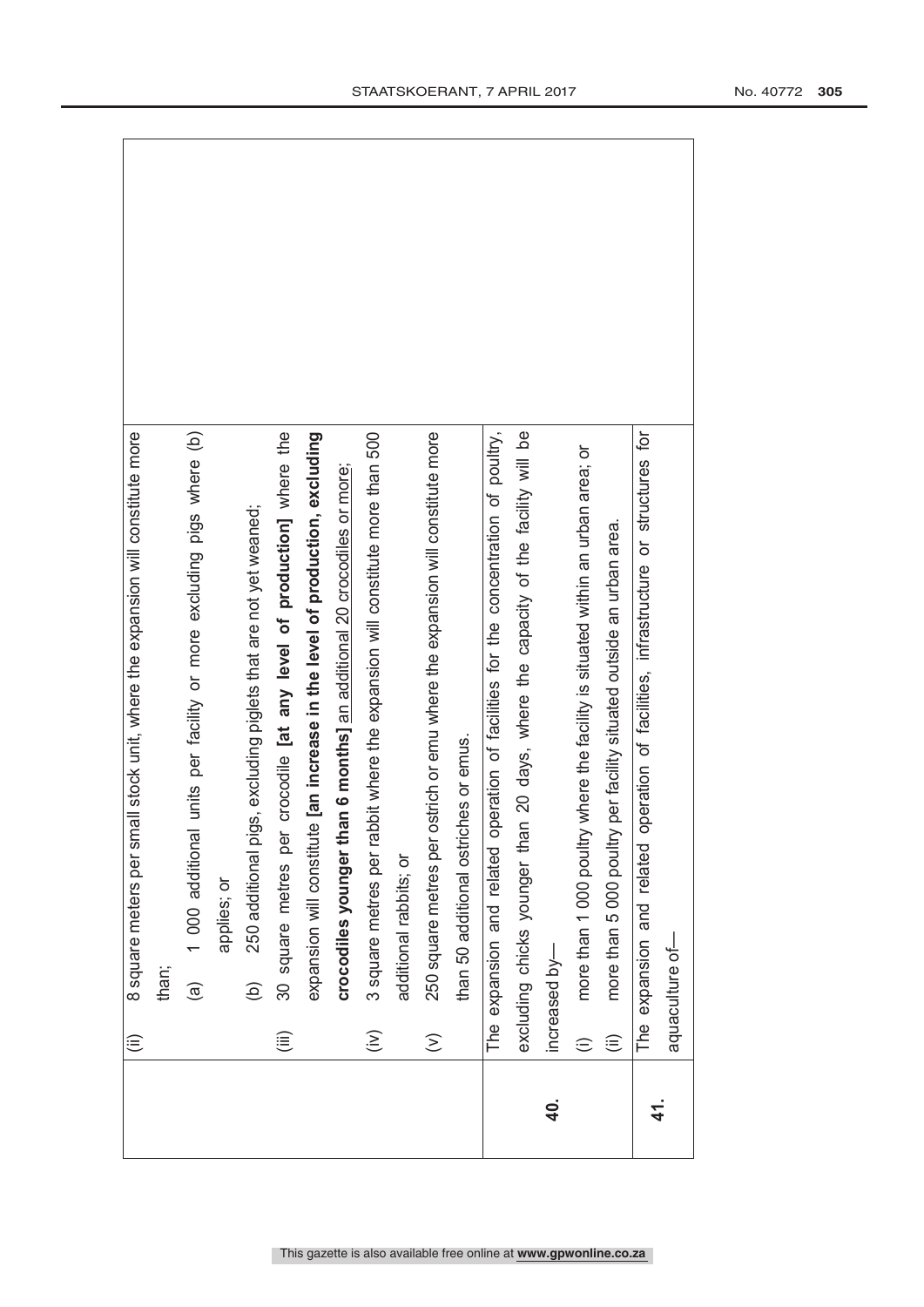|               | finfish, crustaceans, reptiles or amphibians, where the annual production<br>$\widehat{=}$  |
|---------------|---------------------------------------------------------------------------------------------|
|               | output of such facility, infrastructure or structures will be increased by 20 000           |
|               | kg (wet weight) or more;                                                                    |
|               | molluscs and echinoderms where the annual production output of such facility,<br>⊜          |
|               | infrastructure or structures will be increased by                                           |
|               | or more; or<br>30 000 kg (wet weight)                                                       |
|               | aquatic plants where the annual production output of such facility, infrastructure<br>(iii) |
|               | eased by 60 000 kg (wet weight) or more;<br>or structures will be incr                      |
|               |                                                                                             |
|               | excluding where the expansion of facilities, infrastructure or structures is for purposes   |
|               | of sea-based cage culture in which case activity 42 in this Notice will applies.            |
|               | operation of facilities, infrastructure or structures for<br>expansion and related<br>The   |
| 42.           | aquaculture of sea-based cage culture of finfish, crustaceans, reptiles, amphibians,        |
|               | molluscs, echinoderms and aquatic plants where the annual production output of such         |
|               | facility, infrastructure or structures will be increased by 50 000 kg (wet weight) or more. |
|               | The expansion and related operation of hatcheries or agri-industrial facilities outside     |
| 43.           | the development footprint of the hatcheries or agri-<br>industrial complexes, where         |
|               | industrial facilities will be increased by 2 000 square metres or more.                     |
| <u>4</u><br>4 | The expansion of cemeteries by 2 500 square metres or more.                                 |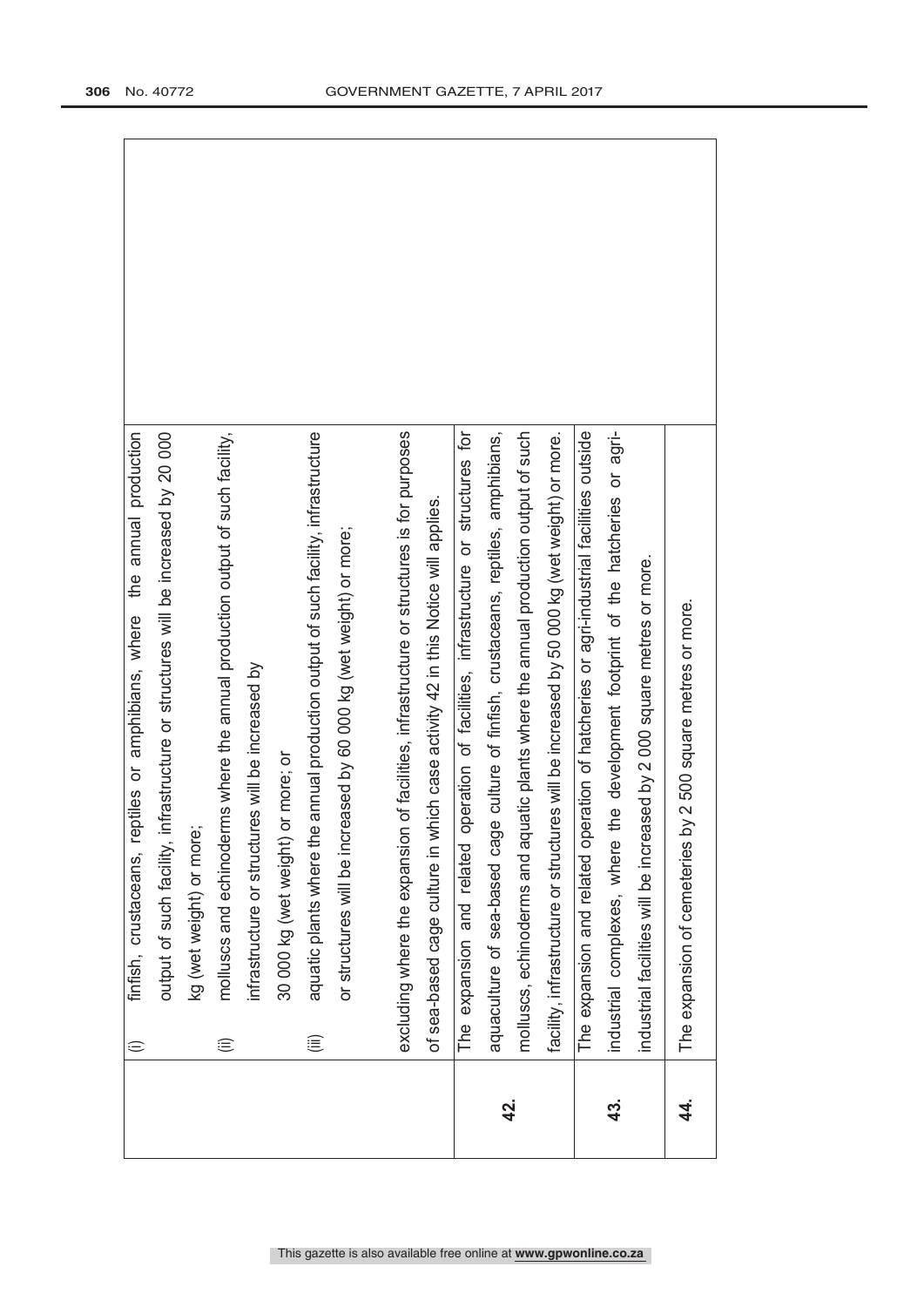|          | The expansion of infrastructure for the bulk transportation of water or storm water         |
|----------|---------------------------------------------------------------------------------------------|
|          | where the existing infrastructure-                                                          |
|          | of 0,36 metres or more; or<br>has an internal diameter<br>$\oplus$                          |
|          | has a peak throughput of 120 litres per second or more; and<br>⊜                            |
|          | where the facility or infrastructure is expanded by more than 1 000 metres<br>$\widehat{a}$ |
|          | in length; or                                                                               |
| 45.      | where the throughput capacity of the facility or infrastructure will be<br>$\widehat{e}$    |
|          | or more;<br>increased by 10%                                                                |
|          |                                                                                             |
|          | excluding where such expansion-                                                             |
|          | of water or storm water within a road reserve or railway<br>(aa) relates to transportation  |
|          | line reserve; or                                                                            |
|          | (bb) will occur within an urban area.                                                       |
|          | The expansion and related operation of infrastructure for the bulk transportation of        |
|          | sewage, effluent, process water, waste water, return water, industrial discharge or         |
|          | structure-<br>slimes where the existing infra                                               |
| <u>५</u> | of 0,36 metres or more; or<br>has an internal diameter<br>$\widehat{=}$                     |
|          | has a peak throughput of 120 litres per second or more; and<br>$\widehat{\mathbf{m}}$       |
|          | where the facility or infrastructure is expanded by more than 1 000 metres<br>$\widehat{a}$ |
|          | in length; or                                                                               |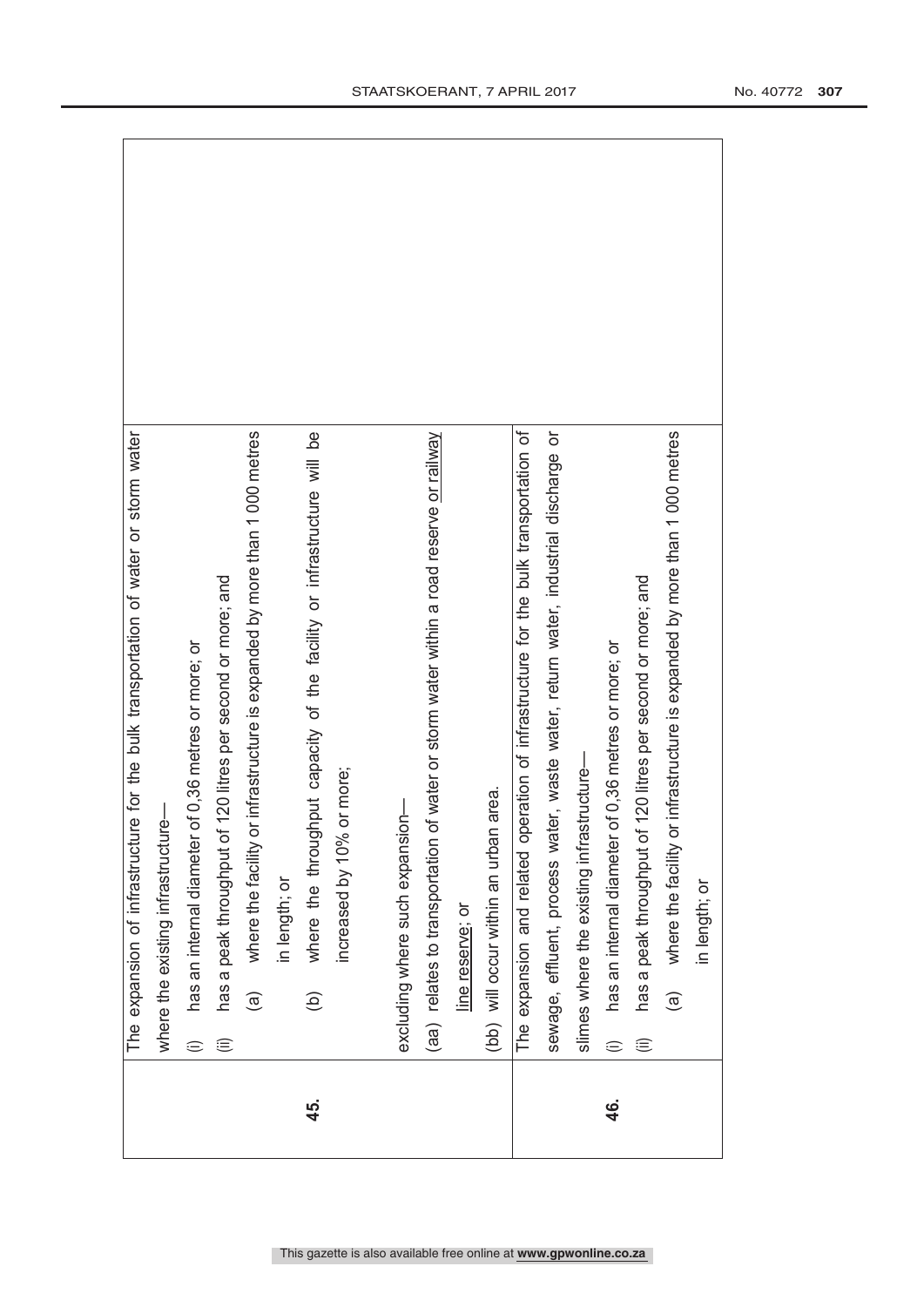|     | <u>be</u><br>where the throughput capacity of the facility or infrastructure will<br>$\widehat{e}$ |
|-----|----------------------------------------------------------------------------------------------------|
|     | or more;<br>increased by 10%                                                                       |
|     |                                                                                                    |
|     | excluding where such expansion-                                                                    |
|     | (aa) relates to the bulk transportation of sewage, effluent, process water, waste water,           |
|     | scharge or slimes within a road reserve or railway line<br>return water, industrial di             |
|     | reserve; or                                                                                        |
|     | area.<br>(bb) will occur within an urban                                                           |
|     | infrastructure for the transmission and distribution of<br>The expansion of facilities or          |
| 47. | capacity will exceed 275 kilovolts and the development<br>electricity where the expanded           |
|     | footprint will increase.                                                                           |
|     | The expansion of-                                                                                  |
|     |                                                                                                    |
|     | canals where the canal is expanded by 100 square metres or more in size;<br>$\widehat{\equiv}$     |
|     | channels where the channel is expanded by 100 square metres or more<br>ο                           |
| 48. | in size;                                                                                           |
|     | bridges where the bridge is expanded by 100 square metres or more in<br>(iii)                      |
|     | size;                                                                                              |
|     | including infrastructure and water surface area, is<br>dams, where the dam,<br>$\sum$              |
|     | expanded by 100 square metres or more in size;                                                     |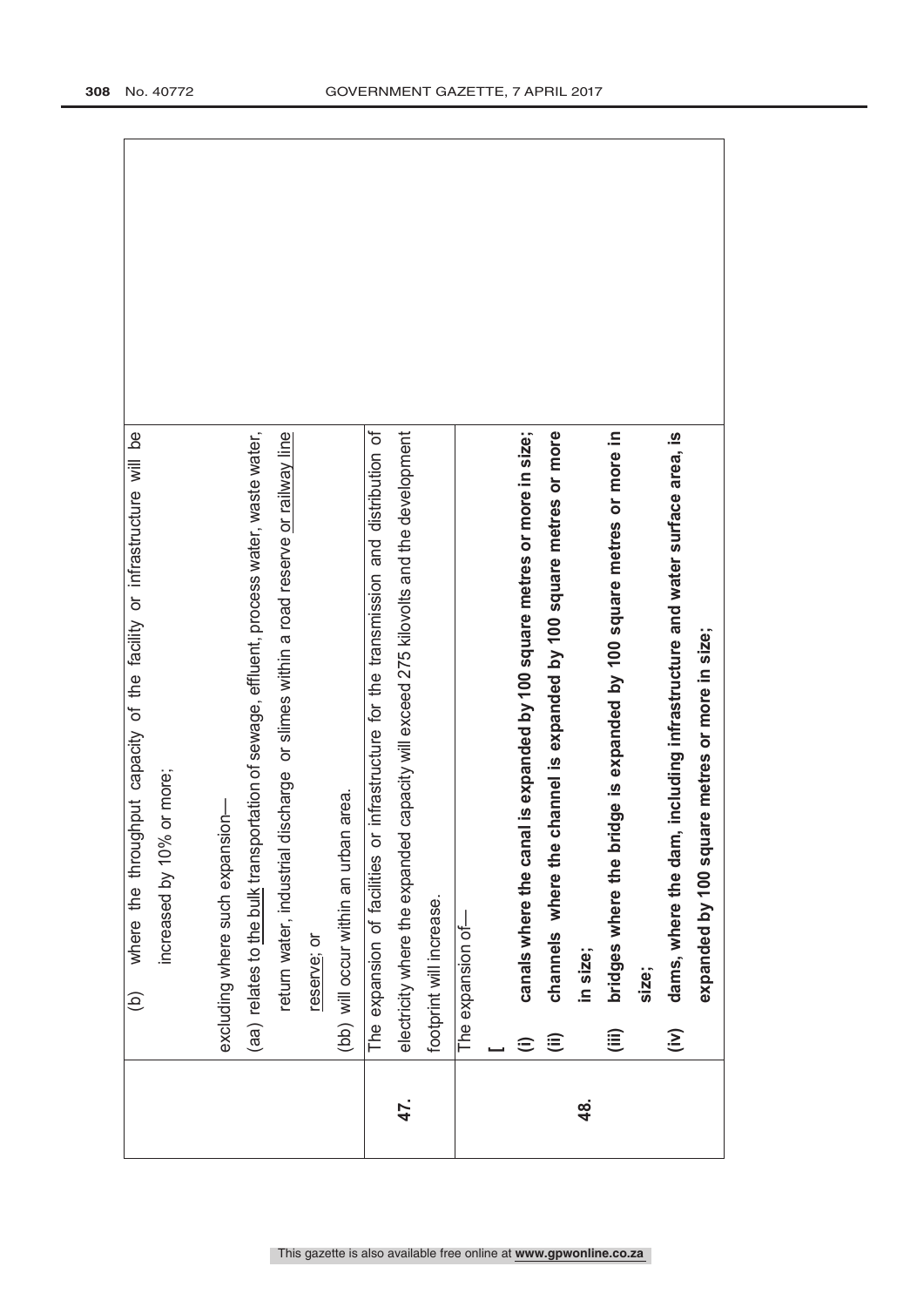| $\mathfrak{D}$         | weirs, where the weir, including infrastructure and water surface area, is                |
|------------------------|-------------------------------------------------------------------------------------------|
|                        | expanded by 100 square metres or more in size;                                            |
| $\overline{z}$         | bulk storm water outlet structures where the bulk storm water outlet                      |
|                        | structure is expanded by 100 square metres or more in size; or                            |
| (iii)                  | marinas where the marina is expanded by 100 square metres or more in                      |
|                        | size;]                                                                                    |
| $\oplus$               | infrastructure or structures where the physical footprint is expanded by 100              |
|                        | square metres or more; or                                                                 |
| $\widehat{\mathbf{H}}$ | e dam or weir, including infrastructure and water surface<br>dams or weirs, where th      |
|                        | 00 square metres or more;<br>area, is expanded by 1                                       |
|                        |                                                                                           |
|                        | where such expansion [or expansion and related operation] occurs-                         |
| $\widehat{a}$          | within a watercourse;                                                                     |
| $\widehat{\infty}$     | in front of a development setback; or                                                     |
| $\odot$                | if no development setback exists, within 32 metres of a watercourse, measured             |
|                        | from the edge of a watercourse;                                                           |
|                        |                                                                                           |
|                        | excluding-                                                                                |
|                        | (aa) the expansion of infrastructure or structures within existing ports or harbours that |
|                        | will not increase the development footprint of the port or harbour;                       |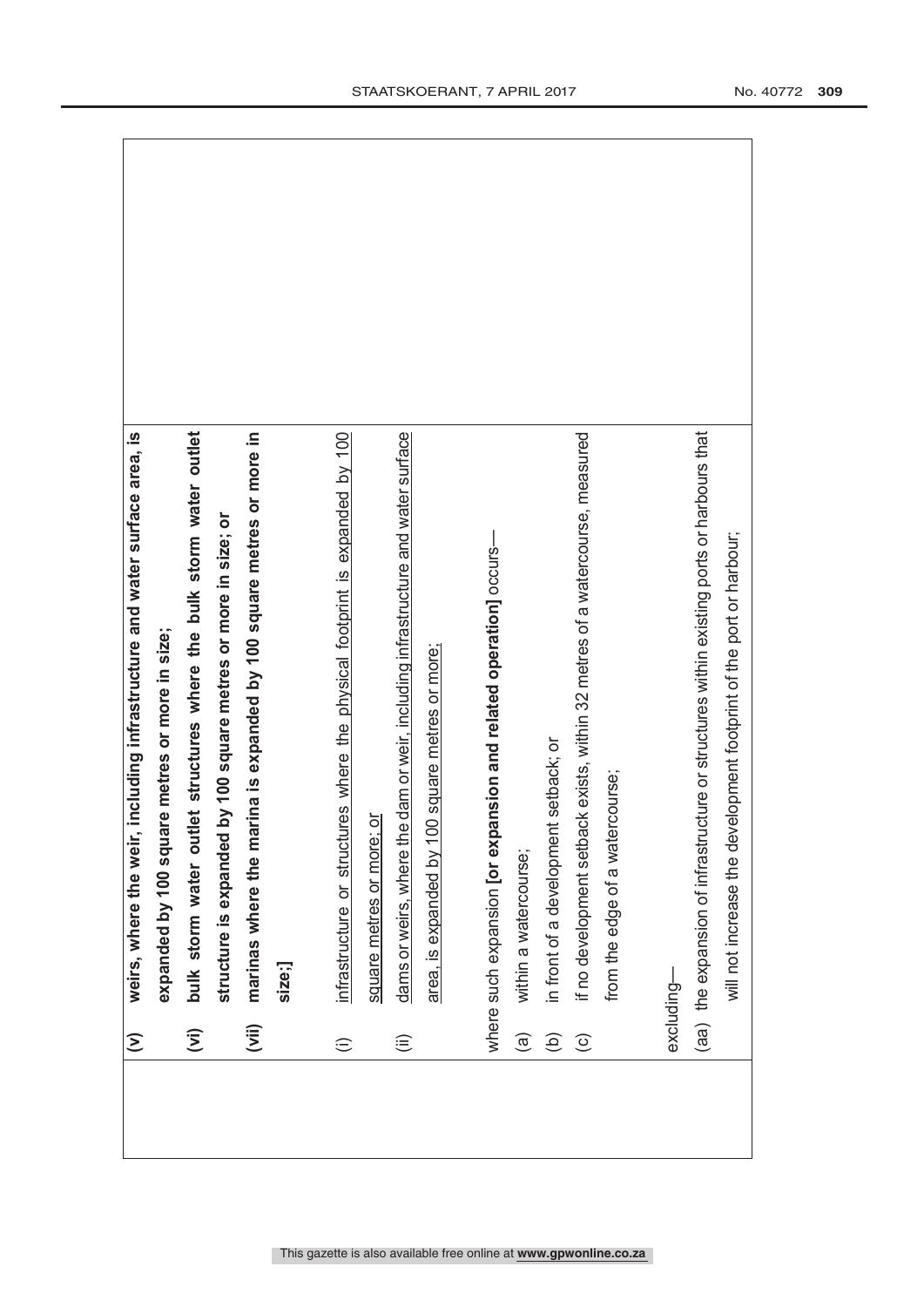|           | (bb)                   | activities are related to the development of a port or<br>where such expansion         |
|-----------|------------------------|----------------------------------------------------------------------------------------|
|           |                        | activity 26 in Listing Notice 2 of 2014 applies;<br>harbour, in which case             |
|           | $\odot$                | activities listed in activity 14 in Listing Notice 2 of 2014 or activity 14 in Listing |
|           |                        | Notice 3 of 2014, in which case that activity applies;                                 |
|           | $\widehat{\mathsf{d}}$ | occurs within an urban area; or<br>where such expansion                                |
|           |                        | (ee) where such expansion occurs within existing roads, road reserves or railway line  |
|           |                        | reserves.                                                                              |
|           |                        | The expansion of -                                                                     |
|           |                        | (i) jetties by more than 100 square metres;                                            |
|           |                        | (ii) slipways by more than 100 square metres;                                          |
|           |                        | 100 square metres;<br>(iii) buildings by more than 1                                   |
|           |                        | n 100 square metres; or<br>(iv) boardwalks by more that                                |
|           |                        | (v) infrastructure or structures where the physical footprint is expanded by 100       |
| <u>යු</u> |                        | square metres or more;                                                                 |
|           |                        | where such expansion or expansion and related operation occurs-                        |
|           |                        | (a) within a watercourse;                                                              |
|           |                        | (b) in front of a development setback; or                                              |
|           |                        | a watercourse,<br>(c) if no development setback exists, within 32 metres of            |
|           |                        | of a watercourse;<br>measured from the edge                                            |
|           |                        | excluding-                                                                             |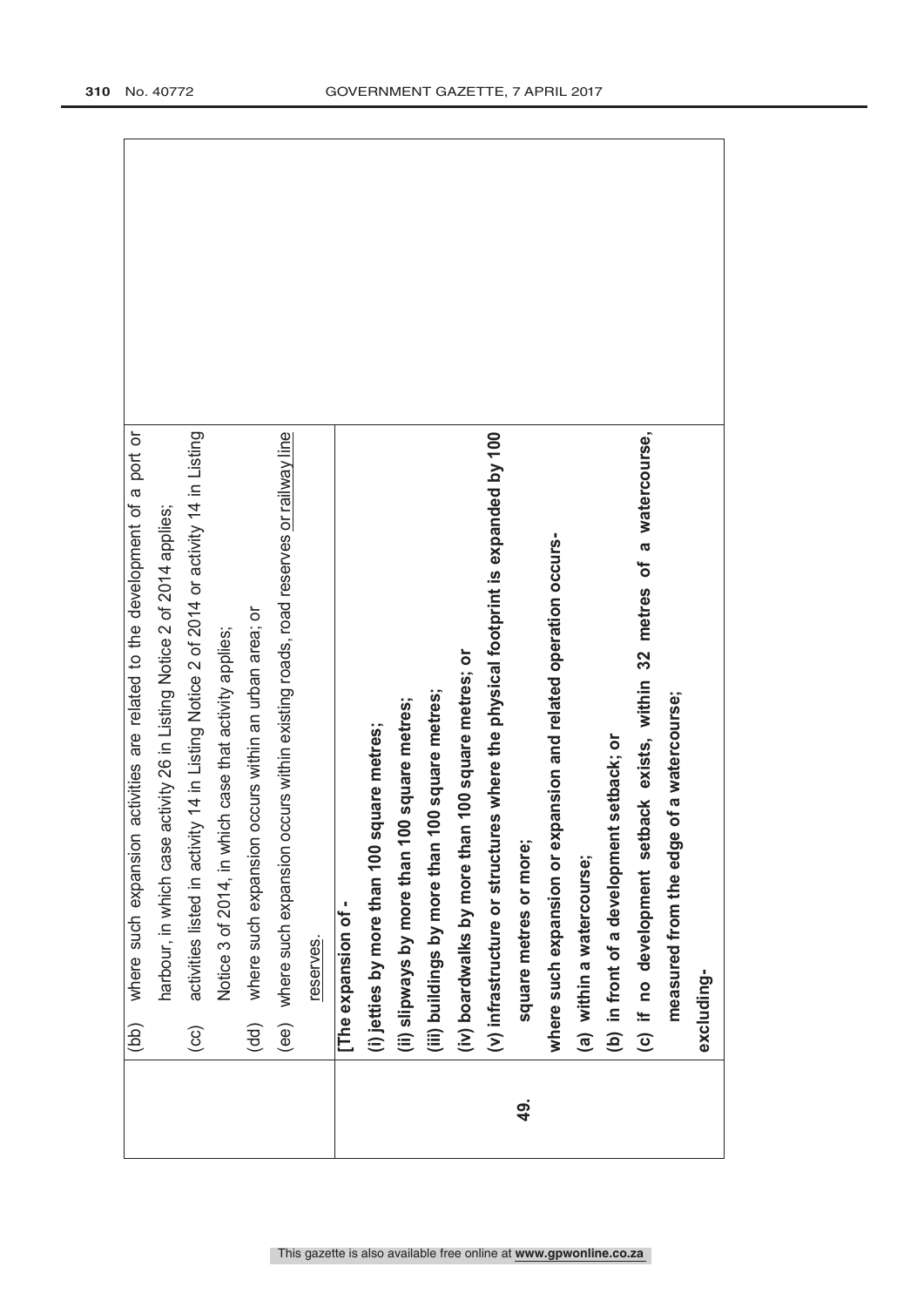|     | the expansion of infrastructure or structures within existing ports or<br>(aa)                   |
|-----|--------------------------------------------------------------------------------------------------|
|     | increase the development footprint of the port or<br>harbours that will not                      |
|     | harbour;                                                                                         |
|     | (bb) where such expansion activities are related to the development of a port or                 |
|     | harbour, in which case activity 26 in Listing Notice 2 of 2014 applies;                          |
|     | activities listed in activity 14 in Listing Notice 2 of 2014 or activity 14 in<br>$\overline{c}$ |
|     | 4, in which case that activity applies;<br>Listing Notice 3 of 201                               |
|     | occurs within an urban area; or<br>where such expansion<br>(dd)                                  |
|     | occurs within existing roads or road reserves.]<br>where such expansion<br>$\mathbf{e}$          |
|     | 1                                                                                                |
|     | of water,<br>expansion of facilities or infrastructure for the off-stream storage<br>The         |
| 50. | where the combined capacity will be increased by 50<br>including dams and reservoirs,            |
|     | 000 cubic metres or more.                                                                        |
|     | and<br>The expansion and related operation of facilities for the storage, or storage             |
| 51. | handling, of a dangerous good, where the capacity of such storage facility will be               |
|     | expanded by more than 80 cubic metres.                                                           |
|     | The expansion of structures in the coastal public property where the development                 |
|     | footprint will be increased by more than 50 square metres, excluding such expansions             |
| 52. | within existing ports or harbours where there will be no increase in the development             |
|     | and excluding activities listed in activity 23 in Listing<br>footprint of the port or harbour    |
|     | Notice 3 of 2014, in which case that activity applies.                                           |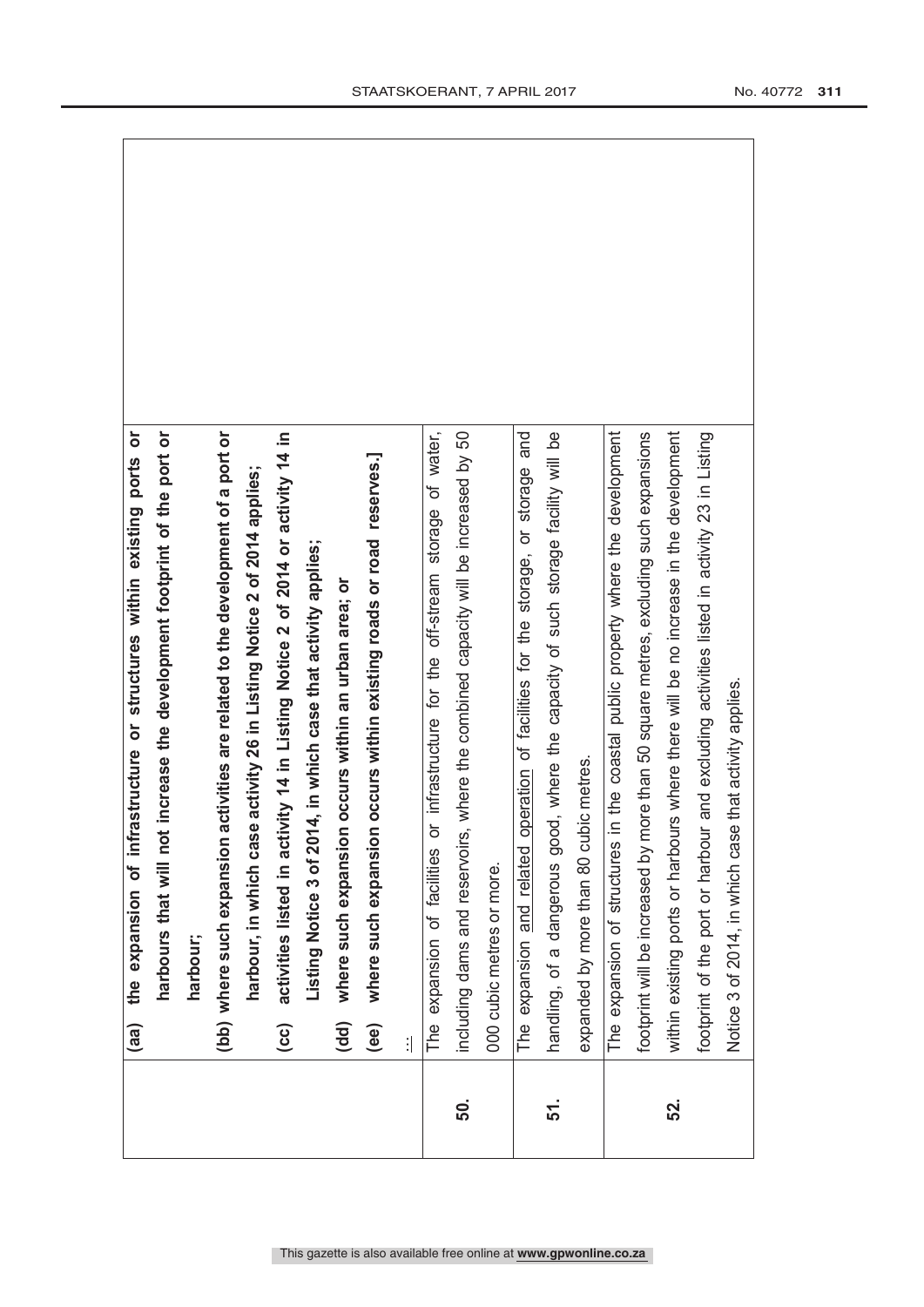|     |                                 | eration of facilities for the desalination of water where<br>The expansion and related op |
|-----|---------------------------------|-------------------------------------------------------------------------------------------|
| 53. |                                 | the design capacity will be expanded to produce an additional 100 cubic metres or         |
|     |                                 | more of treated water per day.                                                            |
|     |                                 | The expansion of facilities-                                                              |
|     | $\oplus$                        | in the sea;                                                                               |
|     | $\widehat{\equiv}$              | in an estuary;                                                                            |
|     | $\widehat{\equiv}$              | within the littoral active zone;                                                          |
|     | $\widehat{\boldsymbol{\Sigma}}$ | in front of a development setback; or                                                     |
|     | $\widehat{\geq}$                | if no development setback exists, within a distance of 100 metres inland of               |
|     |                                 | the high-water mark of the sea or an estuary, whichever is the greater;                   |
|     |                                 | in respect of-                                                                            |
| 54. |                                 |                                                                                           |
|     | $\widehat{\mathbf{e}}$          | fixed or floating jetties and slipways;                                                   |
|     | ЭÓ                              | tidal pools;                                                                              |
|     | $\odot$                         | embankments;                                                                              |
|     | $\widehat{\sigma}$              | rock revetments or stabilising structures including stabilising walls; or                 |
|     | $\circlede$                     | [buildings where the building is expanded by 50 square metres or more;                    |
|     |                                 | δŁ                                                                                        |
|     | [(f)]                           | infrastructure or structures where the development footprint is expanded by               |
|     |                                 | 50 square metres or more,                                                                 |
|     |                                 |                                                                                           |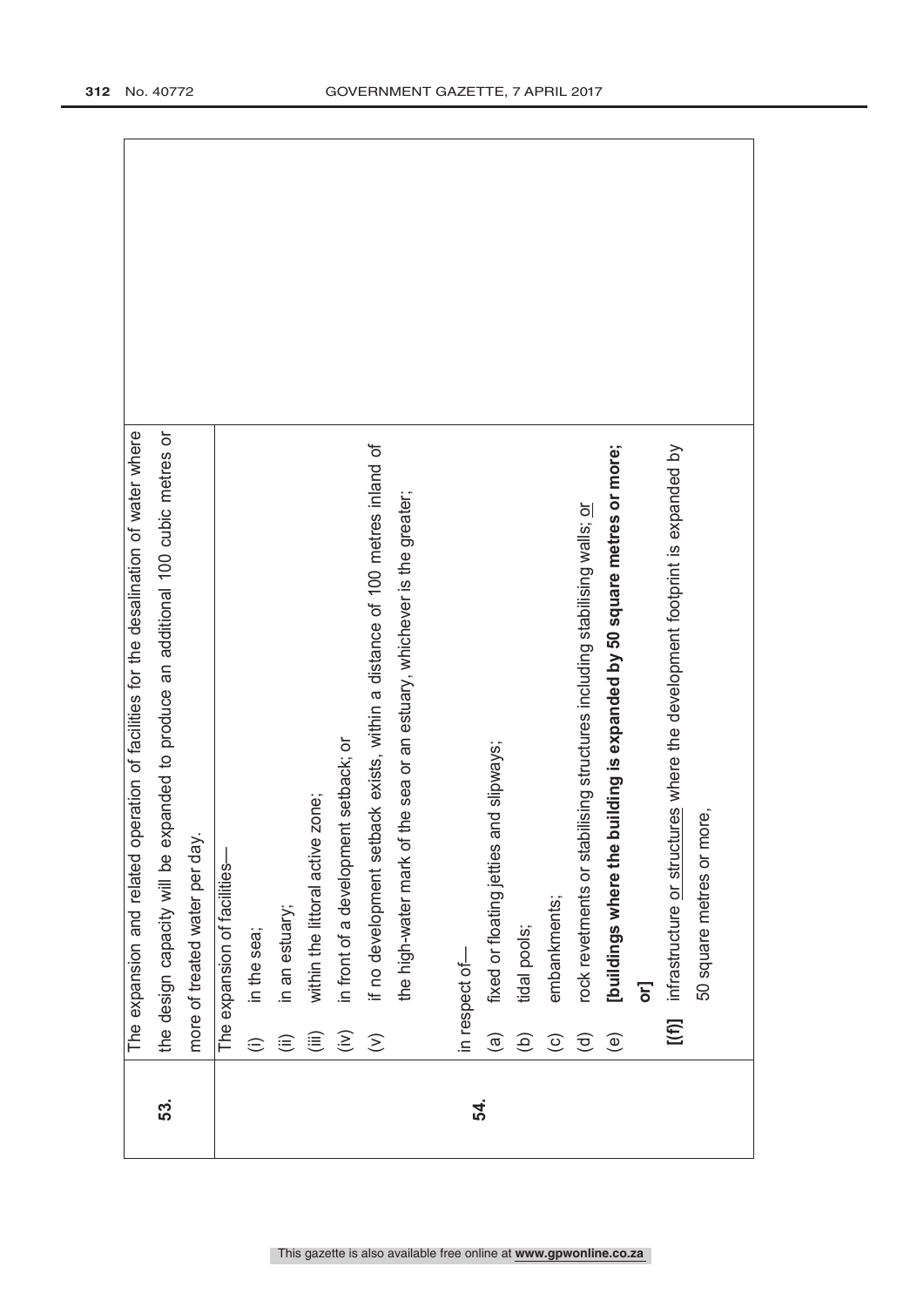|     |                           | but excluding-                                                                             |
|-----|---------------------------|--------------------------------------------------------------------------------------------|
|     | (aa)                      | the expansion of infrastructure or structures within existing ports or harbours            |
|     |                           | e development footprint of the port or harbour; or<br>that will not increase th            |
|     |                           | (bb) where such expansion occurs within an urban area.                                     |
|     |                           | Expansion-                                                                                 |
|     | $\oplus$                  | in the sea;                                                                                |
|     | $\widehat{\equiv}$        | in an estuary;                                                                             |
|     | $\widehat{(\mathbb{ii})}$ | within the littoral active zone;                                                           |
|     | (i)                       | in front of a development setback; or                                                      |
|     | $\overline{z}$            | if no development setback exists, within a distance of 100 metres inland of the            |
|     |                           | high-water mark of the sea or an estuary, whichever is the greater;                        |
|     |                           |                                                                                            |
| 55. |                           | in respect of -                                                                            |
|     |                           | the arrival and departure of vessels and the handling of<br>(a) facilities associated with |
|     |                           | cargo;                                                                                     |
|     | $\widehat{e}$             | piers;                                                                                     |
|     | $\odot$                   | inter- and sub-tidal structures for entrapment of sand;                                    |
|     | $\widehat{\sigma}$        | breakwater structures;                                                                     |
|     | $\circlede$               | coastal marinas;                                                                           |
|     | $\widehat{\epsilon}$      | coastal harbours or ports;                                                                 |
|     | $\widehat{\Theta}$        | tunnels; or                                                                                |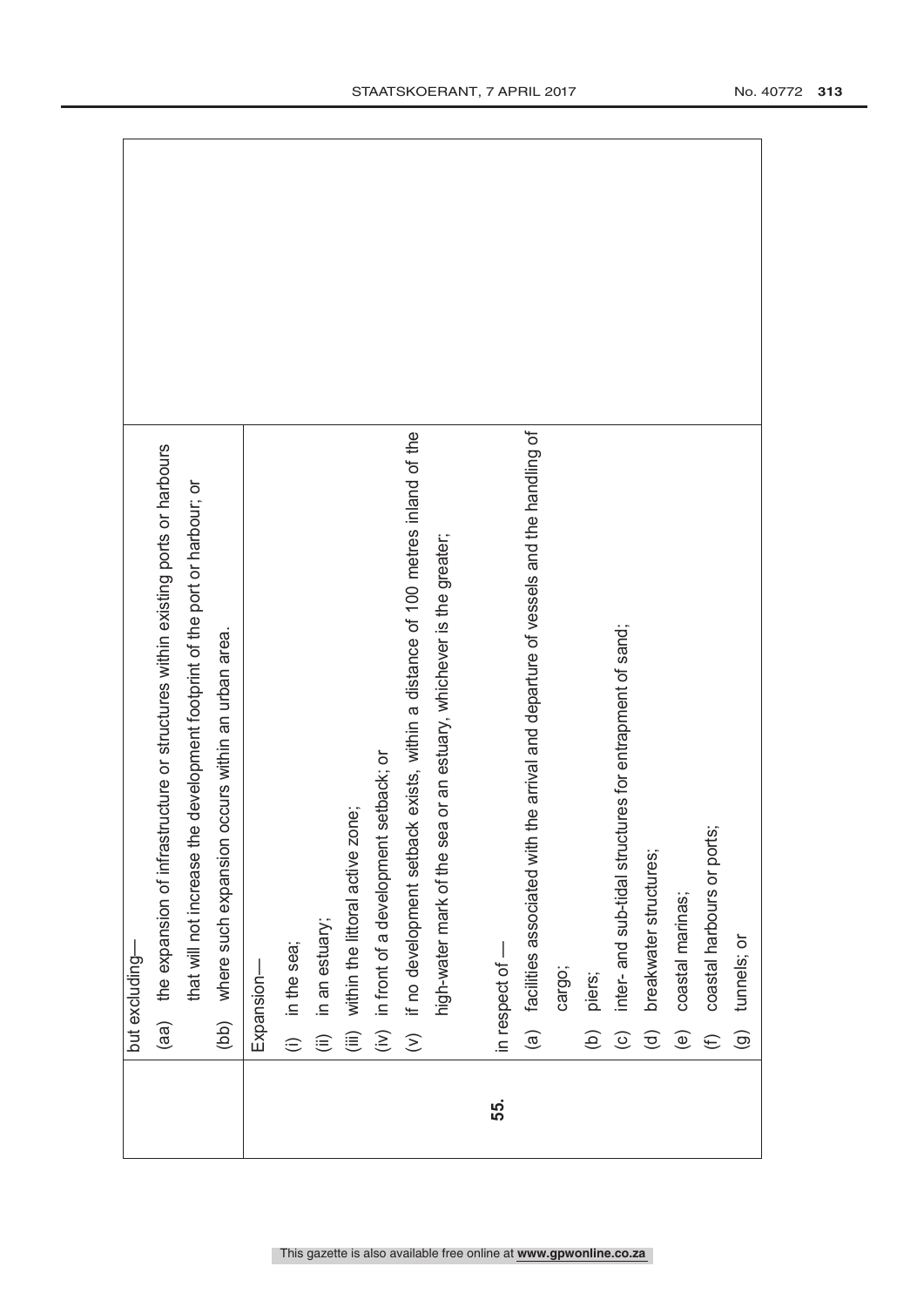|     | (h) underwater channels;                                                                                                                               |
|-----|--------------------------------------------------------------------------------------------------------------------------------------------------------|
|     |                                                                                                                                                        |
|     | of infrastructure or structures within existing ports or<br>but excluding the expansion                                                                |
|     | the development footprint of the port or harbour.<br>harbours that will not increase                                                                   |
|     | The widening of a road by more than 6 metres, or the lengthening of a road by more                                                                     |
|     | than 1 kilometre-                                                                                                                                      |
| 56. | where the existing reserve is wider than 13,5 meters; or<br>$\oplus$                                                                                   |
|     | where the existing road is wider than 8 metres;<br>where no reserve exists,<br>$\widehat{\equiv}$                                                      |
|     |                                                                                                                                                        |
|     | excluding where widening or lengthening occur inside urban areas.                                                                                      |
|     | The expansion and related operation of facilities or infrastructure for the treatment of                                                               |
| 57. | effluent, wastewater or sewage where the capacity will be increased by 15 000 cubic                                                                    |
|     | metres or more per day and the development footprint will increase by 1 000 square                                                                     |
|     | meters or more.                                                                                                                                        |
| 58. | coal gasified underground, where any such increase<br>exceeds 300 kg per day, including any associated operation.[,.]<br>The increase of the amount of |
|     | peration of facilities or infrastructure for the refining,<br>The expansion and related o                                                              |
| 59. | extraction or processing of gas, oil or petroleum products where the installed capacity                                                                |
|     | by 50 cubic metres or more per day, excluding facilities<br>of the facility will be increased                                                          |
|     | for the refining, extraction or processing of gas from landfill sites.                                                                                 |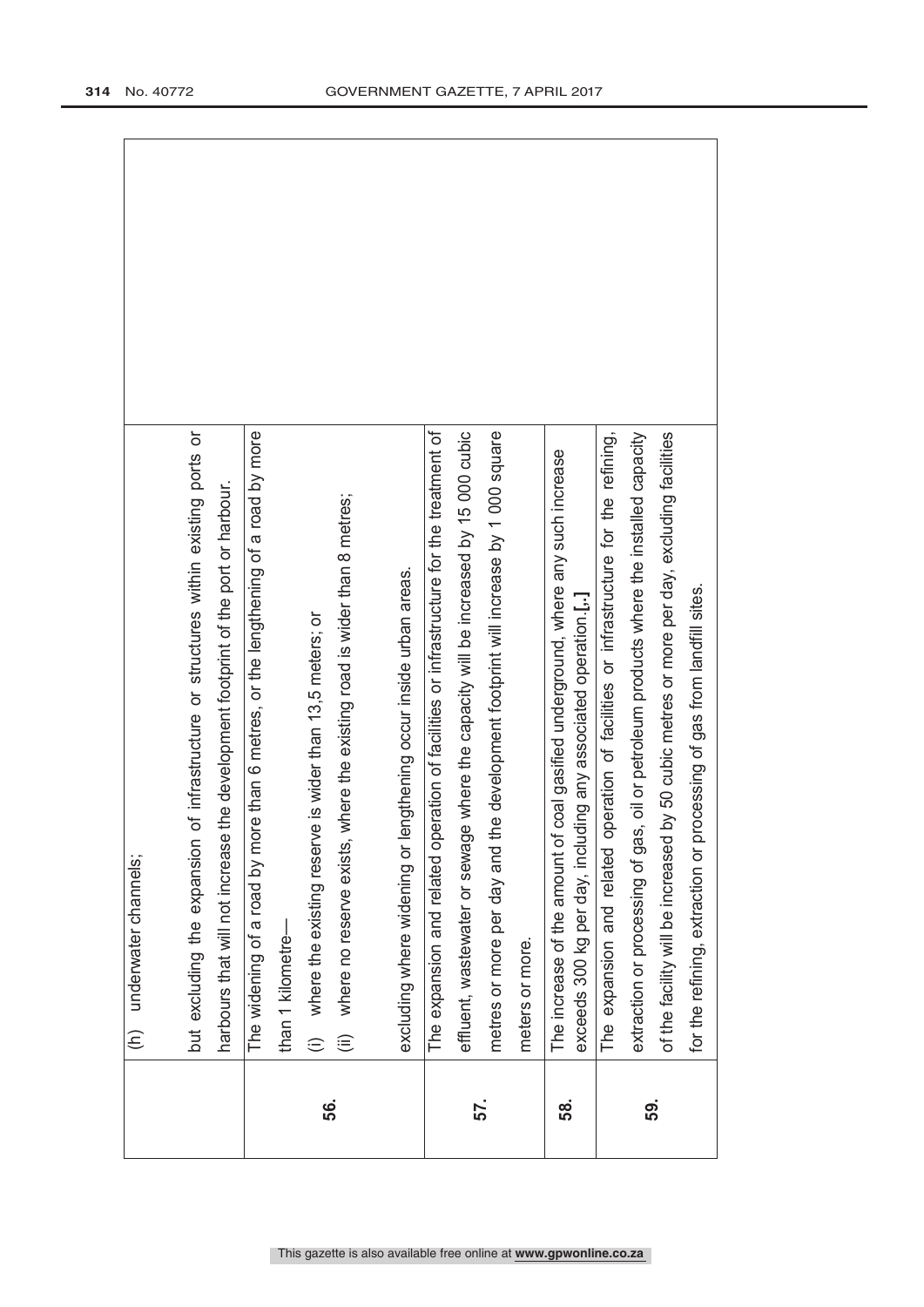|             | operation of facilities or infrastructure for the bulk<br>The expansion and related                 |
|-------------|-----------------------------------------------------------------------------------------------------|
|             | transportation of dangerous goods-                                                                  |
|             | industrial complex, by an increased throughput capacity<br>in gas form, outside an<br>$\widehat{=}$ |
| <b>60.</b>  | day;<br>of 700 tons or more per                                                                     |
|             | in liquid form, outside an industrial complex or zone, by an increased throughput<br>$\widehat{=}$  |
|             | capacity of 50 cubic metres or more per day; or                                                     |
|             | in solid form, outside an industrial complex or zone, by an increased throughput<br>(iii)           |
|             | capacity of 50 tons or more per day.                                                                |
| <u>ទា</u> . | The expansion of airports where the development footprint will be increased.                        |
|             | [The expansion of facilities or infrastructure for marine telecommunication                         |
| <u>ଟେ</u>   | where there will be an increased development footprint.]                                            |
|             | $\mathbf{i}$                                                                                        |
|             | infrastructure for the transfer of water from and to or<br>The expansion of facilities or           |
|             | e following-<br>between any combination of th                                                       |
|             | water catchments;<br>$\oplus$                                                                       |
|             | $\overline{\sigma}$<br>water treatment works;<br>$\widehat{\equiv}$                                 |
| ය.          | impoundments;<br>這                                                                                  |
|             |                                                                                                     |
|             | where the capacity will be increased by 50 000 cubic metres or more per day, but                    |
|             | excluding water treatment works where water is treated for drinking purposes.                       |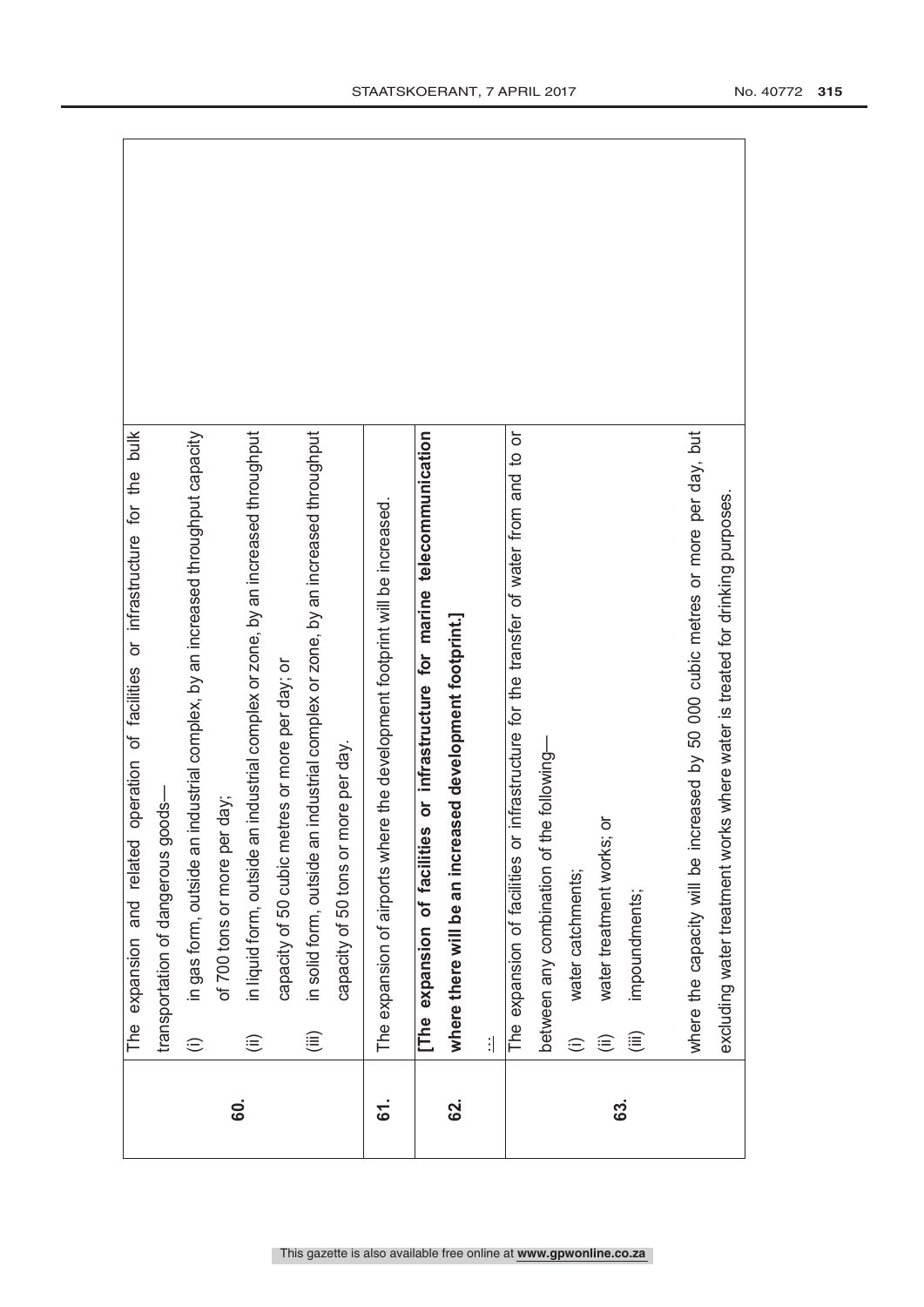| $\oplus$<br><b>S4.</b> | The expansion of railway lines, stations or shunting yards where there will be an                                                                                                                                                               |
|------------------------|-------------------------------------------------------------------------------------------------------------------------------------------------------------------------------------------------------------------------------------------------|
|                        | increased development footprint, excluding-                                                                                                                                                                                                     |
|                        | yards and railway stations in industrial complexes or<br>railway lines, shunting                                                                                                                                                                |
|                        | zones;                                                                                                                                                                                                                                          |
| $\widehat{\equiv}$     | underground railway lines in mines; or                                                                                                                                                                                                          |
| (iii)                  | additional railway lines within the railway line reserve.                                                                                                                                                                                       |
|                        | The expansion and related operation of $[$ an island, $\equiv$                                                                                                                                                                                  |
|                        | (i) an anchored platform; or                                                                                                                                                                                                                    |
| 65.                    | (ii) any other [permanent] structure or infrastructure;                                                                                                                                                                                         |
|                        | where the expansion will constitute an increased<br>on or along the sea bed,                                                                                                                                                                    |
|                        | uding expansion of facilities, infrastructure or structures<br>development footprint, exclu                                                                                                                                                     |
|                        | for aquaculture purposes[;].                                                                                                                                                                                                                    |
|                        | The expansion of a dam where-                                                                                                                                                                                                                   |
| $\oplus$               | the highest part of the dam wall, as measured from the outside toe of the wall to                                                                                                                                                               |
| <u>ဖွ</u>              | the highest part of the wall, was originally 5 metres or higher and where the height                                                                                                                                                            |
|                        | of the wall is increased by 2,5 metres or more; or                                                                                                                                                                                              |
| $\widehat{=}$          | where the high-water mark of the dam will be increased with 10 hectares or more.                                                                                                                                                                |
|                        | ပ္ပံ<br>Phased activities for all activitie                                                                                                                                                                                                     |
| $\oplus$<br>67.        | commenced on or after the effective date of this Notice<br>[:] or [(ii)] similarly listed in any of the previous NEMA notices, which commenced<br>on or after the effective date of such previous NEMA Notices;<br>listed in this Notice, which |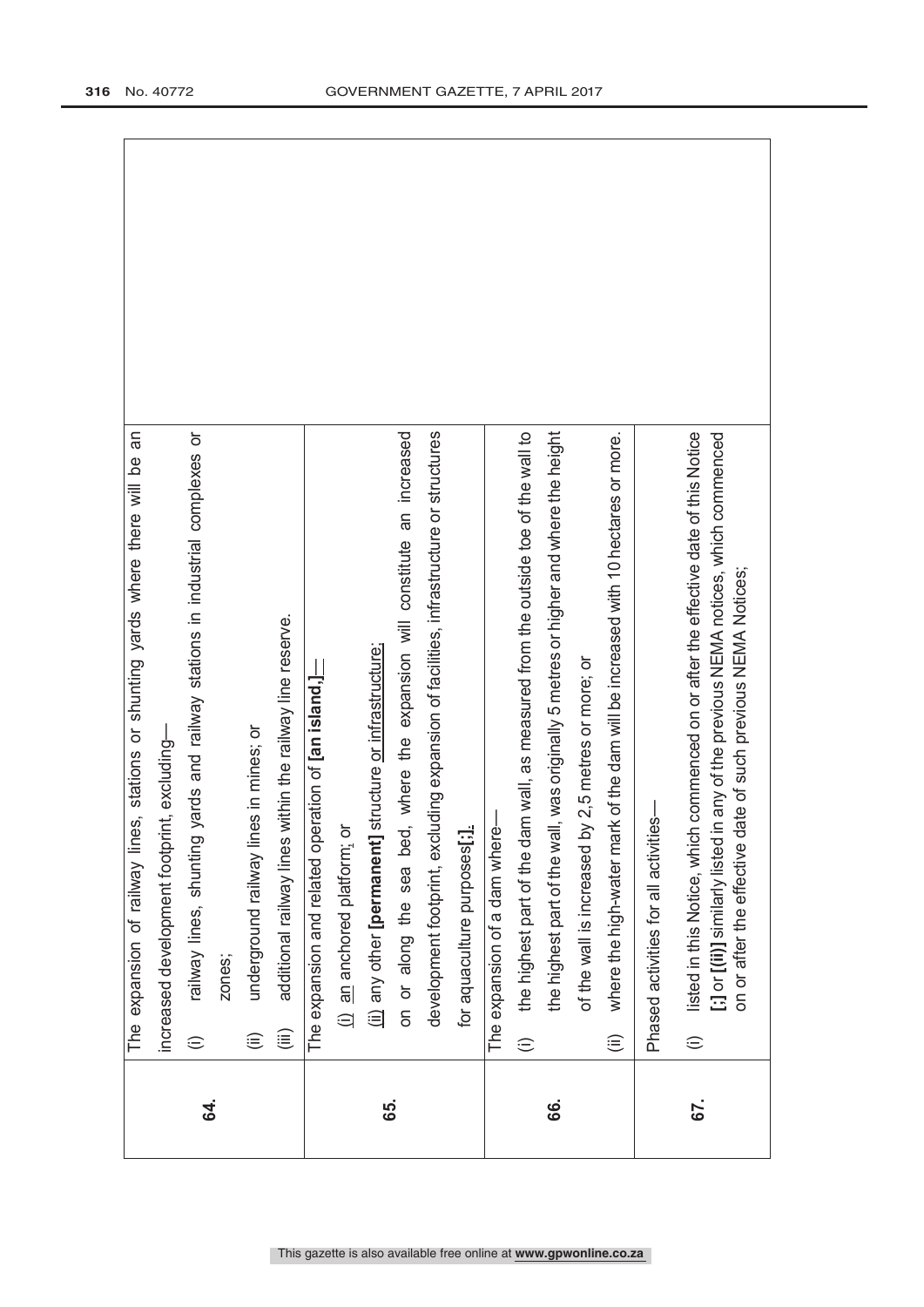| a<br>activity may be below a threshold but where<br>[where any phase of the     |
|---------------------------------------------------------------------------------|
| including expansions or extensions, will exceed a<br>combination of the phases, |
| specified threshold;]                                                           |
| excluding the following activities listed in this Notice-                       |
| $17(i)(a-d);$                                                                   |
|                                                                                 |
|                                                                                 |
| 17(ii)(a-d);<br>17(iii)(a-d);<br>17(iv)(a-d);                                   |
| $17(v)(a-d);$                                                                   |
| 20;                                                                             |
| 21;                                                                             |
| 22;                                                                             |
| 24(i);                                                                          |
| 29;                                                                             |
| 30;                                                                             |
| 31;                                                                             |
| 32;                                                                             |
| 34;                                                                             |
| 54(i)(a-d);                                                                     |
| 54(ii)(a-d);                                                                    |
| 54(iii)(a-d);                                                                   |